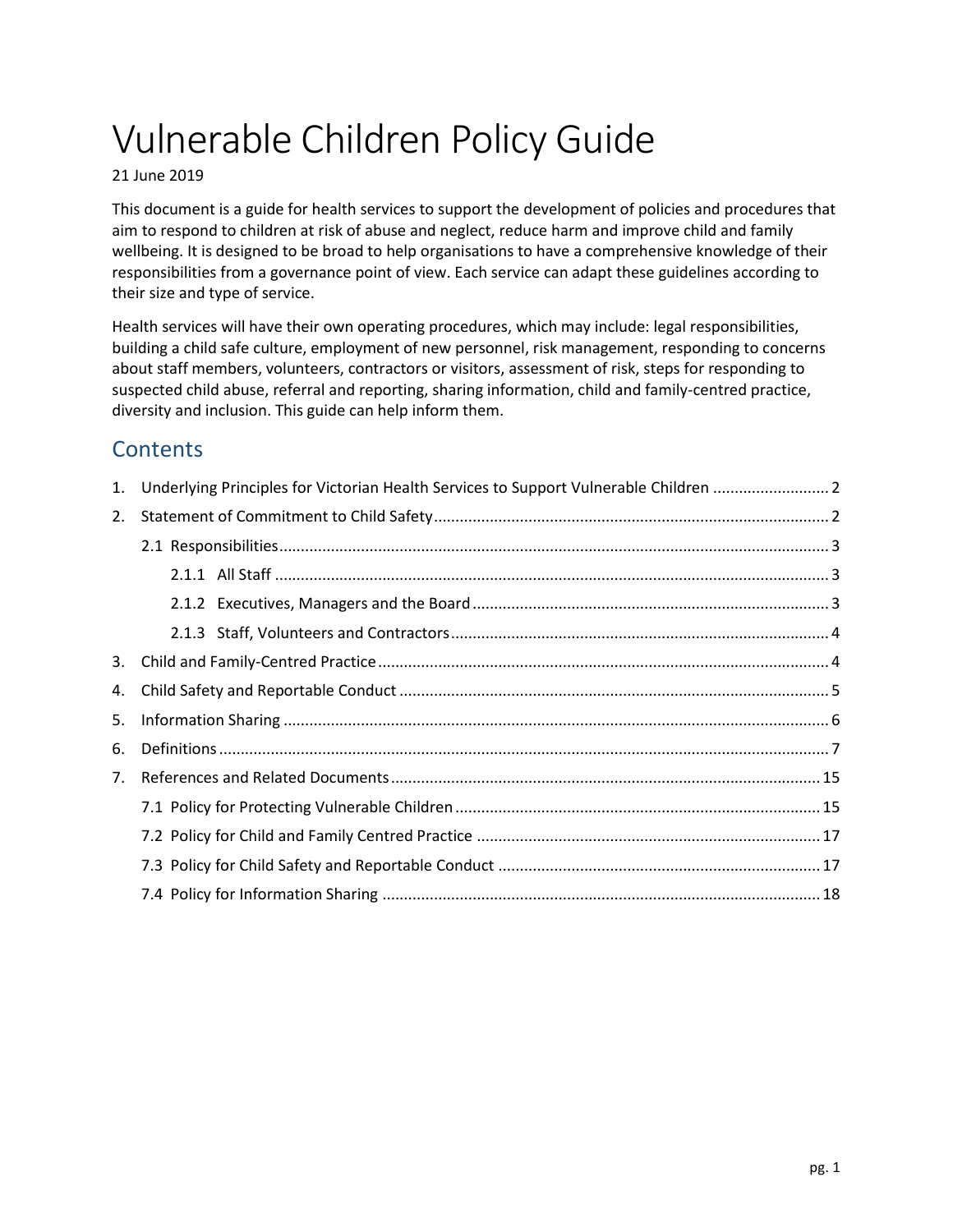# <span id="page-1-0"></span>1. Underlying Principles for Victorian Health Services to Support Vulnerable Children

All **adult-oriented services** need to consider (as part of routine care) risk and protective factors for dependent children.

All **child-oriented services** need to take into account the broader context of the family and parenting, and put in place appropriate parental supports where needed.

The **[Statement of Commitment](#page-1-1) to Child Safety** should be the overarching policy of all policies related to child vulnerability and child safety.

#### **Disclaimer**

This document is provided for policy guidance. It is relevant to health services in Victoria, Australia. Organisations are responsible for ensuring their policies and procedures are up to date and comply with the relevant standards and legislations.

# <span id="page-1-1"></span>2. Statement of Commitment to Child Safety

The Statement of Commitment should be the overarching policy of all policies related to child vulnerability and child safety within the organisation.

The [organisation name] is committed to the safety and wellbeing of all children and young people. It is committed to providing best practice care to children who are vulnerable to child abuse and neglect and to their families. This will occur by:

- Holding zero tolerance for child abuse
- Instilling an organisational culture of child<sup>[7](#page-6-1)</sup> and family-centred practice<sup>[10](#page-9-0)</sup> and child safety
- Ensuring the [organisation name] complies with the Victorian Government's Child Safe Standard[s](#page-8-0)<sup>9</sup>, Healthcare That Counts Framework<sup>[16](#page-15-0)</sup>, Child Information Sharing Sch[e](#page-8-1)me<sup>9</sup>, Reportable Conduct Scheme<sup>[13](#page-12-0)</sup>, *Child Wellbeing and Safety Act 2005* (Vic)<sup>[15](#page-14-2)</sup> and the *Children Youth and Families Act 2005* (Vic)<sup>[15](#page-14-3)</sup>
- Responding appropriately, effectively and in a timely way to reduce risk and support children and their families, including unborn babies, to achieve improved outcomes
- **•** Ensuring th[e](#page-6-2) [organisation name] has systems to protect children from abuse<sup> $7$ </sup>, consider all allegations and concerns as serious, and respond to all allegations consistently in line with the organisation's policies and procedures and the Victorian Government's Reportable Conduct Scheme $\frac{13}{2}$  $\frac{13}{2}$  $\frac{13}{2}$
- Ensuring all injured babies, children and young people will be evaluated to determine, as possible, the cause and extent of their injuries
- **•** Ensuring staff, volunteers and contractors are aware of their responsibility<sup>[3](#page-2-0)</sup> to understand:
	- $\degree$  the important role they play to ensure the wellbeing and safety of all children and young people
	- <sup>o</sup> the process for responding to and reporting<sup>[18](#page-17-1)</sup> concerns of child vulnerability<sup>[14](#page-13-0)</sup> and allegations about child abuse<sup> $2$ </sup> and/or neglect<sup>[12](#page-11-0)</sup>, and
	- $\degree$  their obligatio[n](#page-8-2)s in relation to mandatory notification to Child Protection $\degree$  and in relation to information sharing with statutory intervenors (Child Protection workers and members of Victoria Police)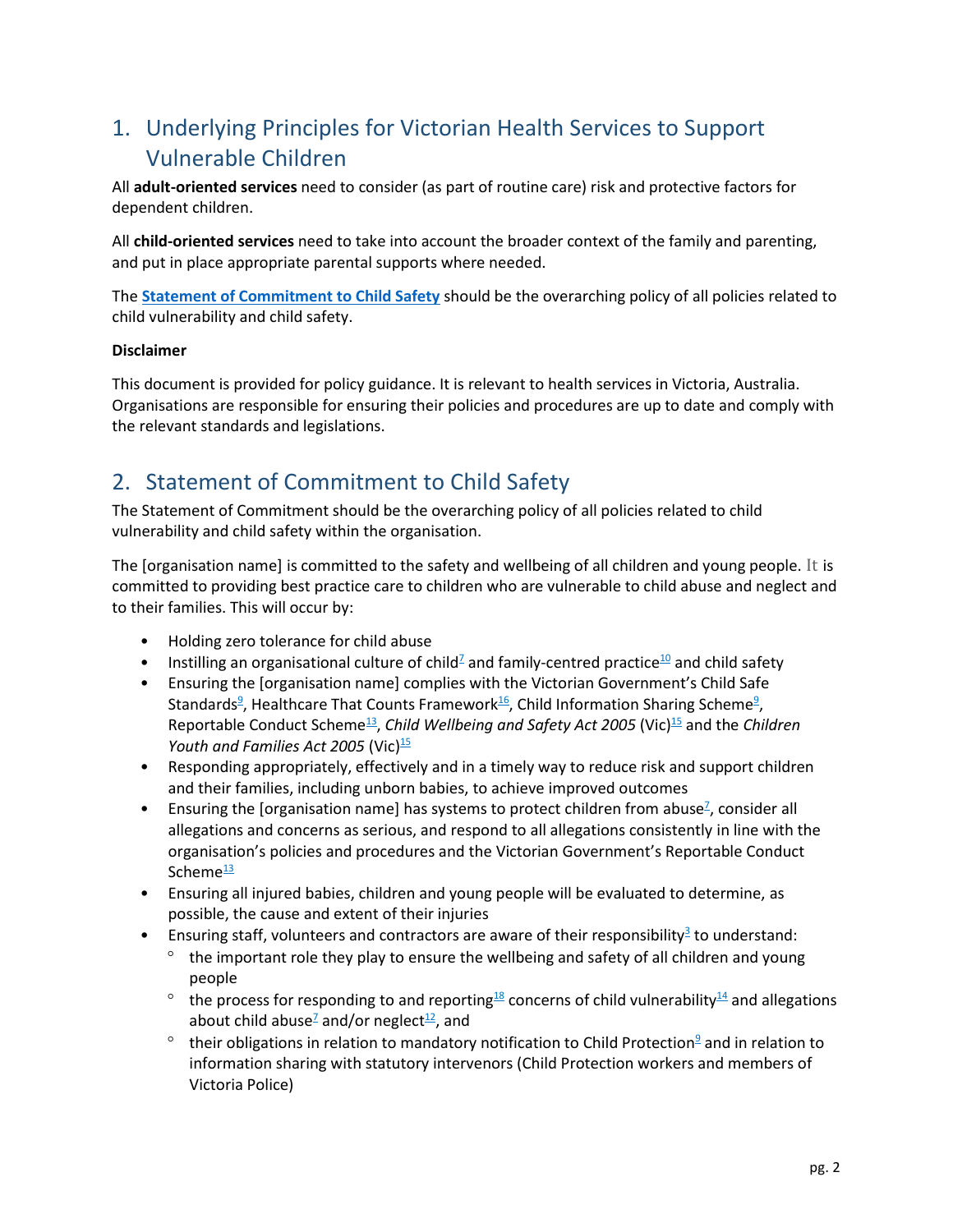- Ensuring a safe, inclusive and respectful environment<sup>[4](#page-3-1)</sup> for disadvantaged, vulnerable or isolated population groups<sup>[14](#page-13-1)</sup>, including Aboriginal<sup>[16](#page-15-0)</sup>, culturally and linguistically diverse<sup>16</sup> (especially newly arrived and refugee families), disability, and Lesbian, Gay, Bisexual, Trans and Gender Diverse, and Intersex (LGBTI) $16,16$  $16,16$  populations
- Ensuring clear and accessible procedures and guidelines to define responsibilities and inform decision making, including the duty of care of the board and management
- Committing to working together across disciplines
- Communicating clear expectations for staff and volunteers regarding appropriate behaviour with children in the Code of Conduct that complies with the Victorian Government's Child Safe Standard[s](#page-8-0)<sup>9</sup>
- Ensuring all staff, volunteers and contractors have a valid, current Working with Children Check $\frac{18}{1}$  $\frac{18}{1}$  $\frac{18}{1}$
- Annually assessing and document their progress in implementing and embedding the Healthcare that Counts Framework $16$  into the organisational governance structure and service priorities.

### <span id="page-2-0"></span>**2.1 RESPONSIBILITIES**

Protecting and responding to child vulnerability is a shared responsibility $^{16}$  $^{16}$  $^{16}$ .

### <span id="page-2-1"></span>**2.1.1 ALL STAFF**

All health professionals have a responsibility to maintain and enhance their individual competencies to enable them to recognise factors that contribute to vulnerability and identify risk of harm. They have a responsibility to intervene and respond early to reduce that risk, prevent harm and support the wellbeing of the child.

Where there is a belief that child abuse<sup>[7](#page-6-2)</sup> or neglect<sup>[12](#page-11-0)</sup> exists, health professionals must report<sup>[18](#page-17-3)</sup> and refer $^{18}$  $^{18}$  $^{18}$  according to [organisation name] guidelines/procedures and legislative requirements.

### <span id="page-2-2"></span>**2.1.2 EXECUTIVES, MANAGERS AND THE BOARD**

The [organisation name] **executives, managers and board** are responsible for identifying need, developing strategies for engaging hard-to-reach groups, supporting and maintaining a competent workforce and for ensuring organisational and clinical governance systems, processes and protocols are in place that meet the needs of the vulnerable populations $\frac{14}{1}$  $\frac{14}{1}$  $\frac{14}{1}$  they serve. This includes the safety, health, wellbeing and cultural needs of children within their health service.

Th[e](#page-6-2) **Board** has ultimate responsibility for the detection and prevention of child abuse<sup>7</sup> and is responsible for ensuring that appropriate and effective internal control systems are in place, including policies, procedures and codes of conduct $15$ .

The **CEO** of [organisation name] is responsible for:

- dealing with and investigating reports of child abuse
- ensuring that all staff, contractors, and volunteers are aware of relevant laws, organisational policies and procedures, and the organisation's Child Safe Code of Conduct<sup>[15](#page-14-4)</sup>
- ensuring that all adults within the [organisation name] community are aware of their obligation to repor[t18](#page-17-3) suspected sexual abuse of a child in accordance with these policies and procedures
- ensuring that all staff, contractors and volunteers are aware of their obligation to observe the Code of Conduct<sup>[15](#page-14-4)</sup> (particularly as it relates to child safety)<sup>[5](#page-4-0)</sup>
- providi[n](#page-8-3)g support for staff, contractors and volunteers in undertaking their child protection $9$ responsibilities.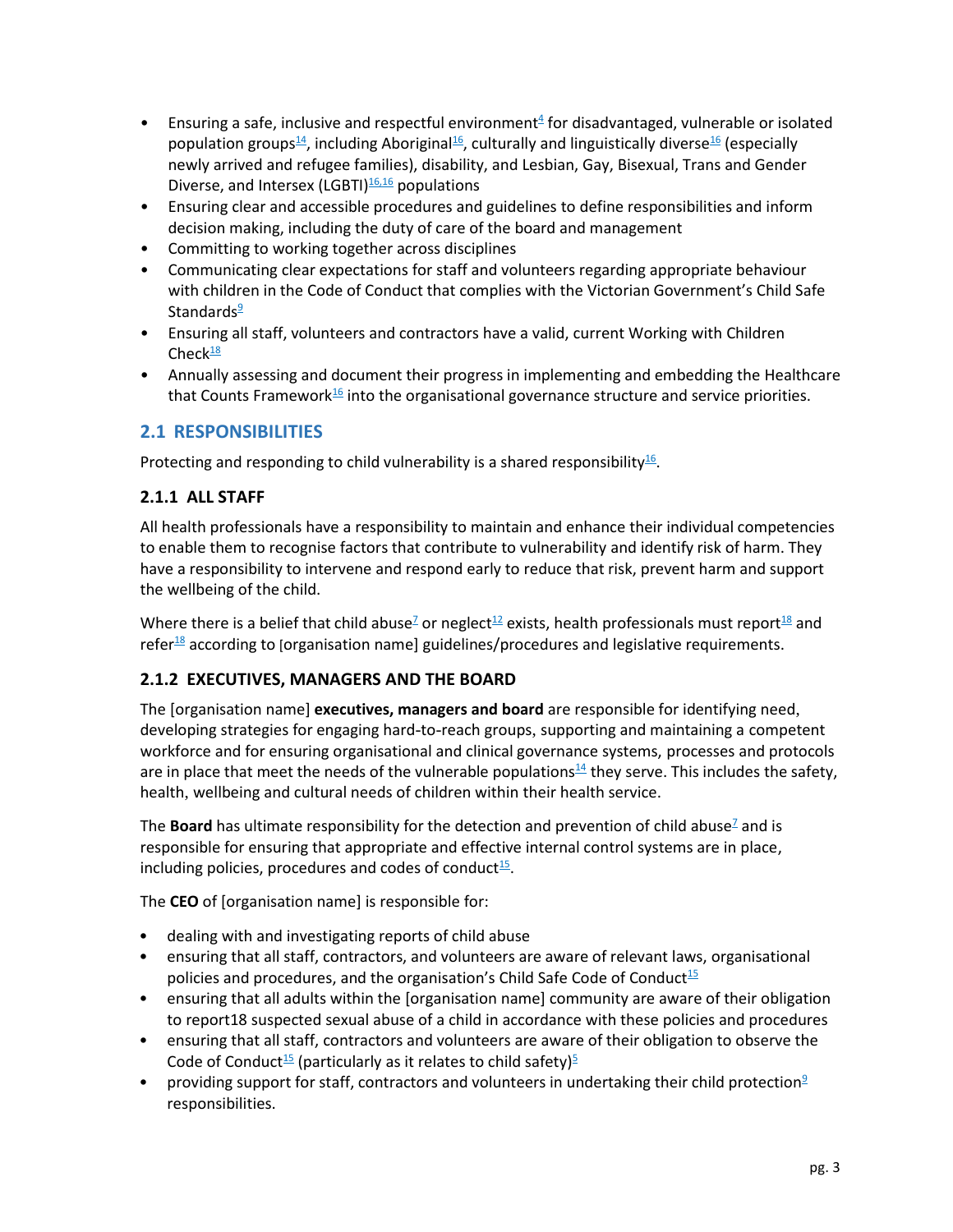All **managers** must ensure that they:

- promote child safety at all times
- ass[e](#page-6-2)ss the risk of child abuse<sup>7</sup> within their area of control and eradicate / minimise any risk to the extent possible
- educate employees about the prevention and detection of child vulnerability  $^{14}$  $^{14}$  $^{14}$  and child abuse  $^{7}$  $^{7}$  $^{7}$
- facilitate the reporting of any inappropriate behaviour or suspected abusive activities $^{12}$  $^{12}$  $^{12}$ .

### <span id="page-3-0"></span>**2.1.3 STAFF, VOLUNTEERS AND CONTRACTORS**

All **staff/volunteers/contractors** share in the responsibility for the identification and protection of vuln[e](#page-6-2)rable $\frac{14}{1}$  $\frac{14}{1}$  $\frac{14}{1}$ children and responding to child abuse<sup>2</sup>, and must:

- familiarise themselves and comply with the relevant laws, the Code of Conduct<sup>[15](#page-14-4)</sup>, and [orga[n](#page-8-3)isation name] policy and procedures in relation to child protection $9$
- report any reasonable belief that a child's safety is at risk to the relevant authorities (such as the police and the child protection service<sup>9</sup>[\)](#page-8-2) and fulfil their obligations as mandatory reporters<sup>[18](#page-17-3)</sup>
- report any suspicion that a child's safety may be at risk or that sexual abuse $13$  by an adult has occurred within the organisation to their supervisor (or, if their supervisor is involved in the suspicion, to a responsible person in the organisation)
- provide an environment that is supportive of all children's emotional and physical safety<sup>[17](#page-16-0)</sup>.

# <span id="page-3-1"></span>3. Child and Family-Centred Practice

The [organisation name] is committe[d](#page-8-4) to creating an environment that supports child<sup>9</sup> and familycentred car[e10,](#page-9-0) positive health outcomes a[n](#page-4-0)d the safety and security of children<sup>5</sup>. It recognises that families, including children and young people, are agents in their own life and that families have significant expertise in relation to their children's lives, and have the right to seek the best possible services and supports for them. This practice model is based on the relationships that health professionals develop with children and families that engage them in a process of change. The [organisation name] acknowledges the clear link between better outcomes for children and greater involvement of parents and enables better identification of vulnerable children $14$  when parents are accessing adult-oriented services.

The [organisation name] believes that chil[d](#page-8-4) $9$  and family-centred practis[e10](#page-9-0) is the first principle for guiding the delivery of health services and will be responsive to individual differences, cultural and communit[y](#page-8-5) diversity<sup>9</sup>, and preferences of the people receiving care. This will occur by:

- promoting a family-sensitive and inclusive culture<sup>[17](#page-16-2)</sup> within the organisation that sustains effective relationships between clients, family members, carers, health professionals and other staff members
- identifying adults who are parents or carers and consideration of the needs of children as part of the everyday service engagement with clients/patients
- taking opportunities for early intervention $^{18}$  $^{18}$  $^{18}$  and the promotion of child safety and development with parents/carers empowered to lead this process $^{16}$  $^{16}$  $^{16}$
- intervening at the earliest signs of vulnerability $\frac{14}{3}$  $\frac{14}{3}$  $\frac{14}{3}$  and promoting positive parenting to provide a safe home environment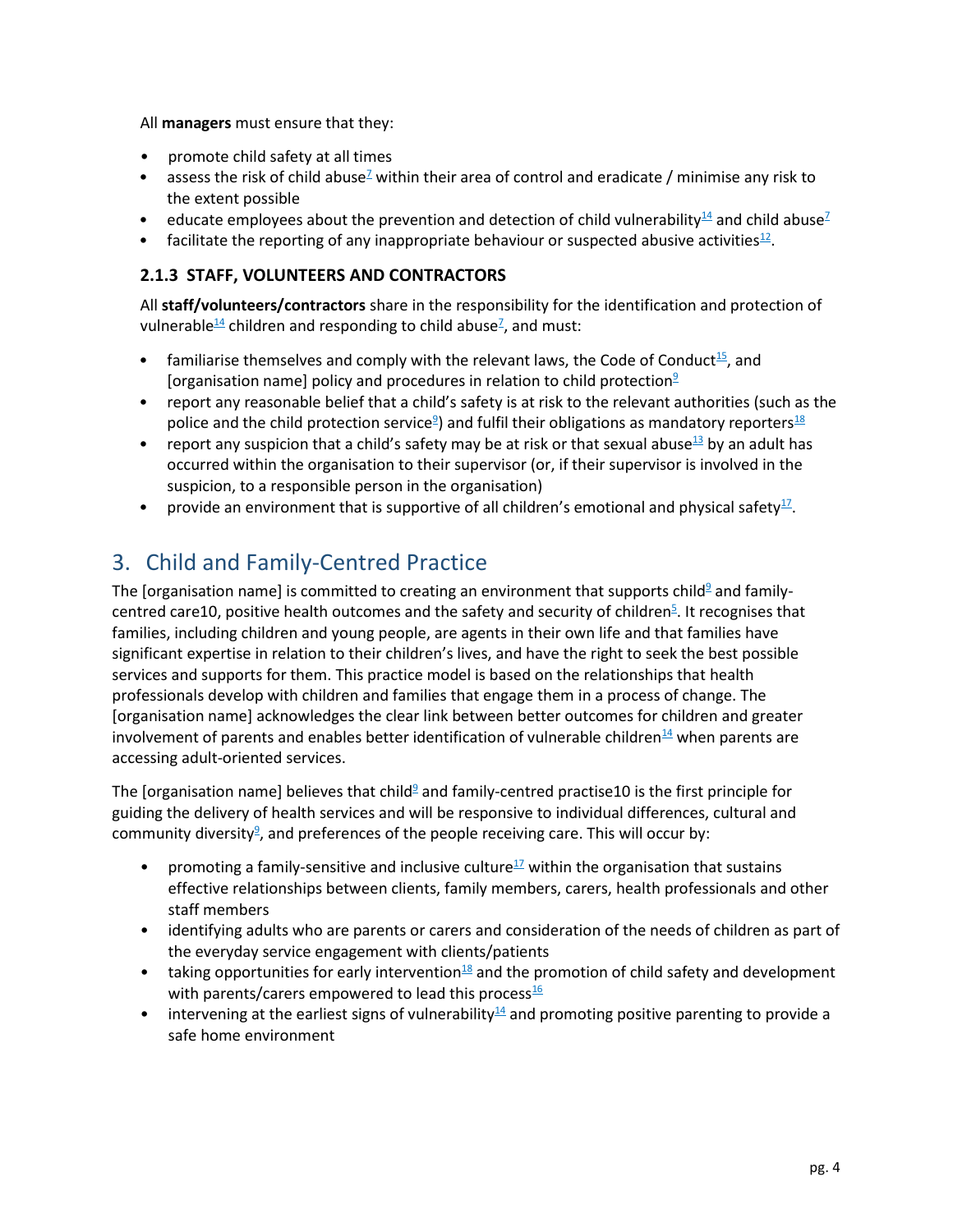- ensuring the implementation of family-sensitive and inclusive practice $1/2$  occurs at every level of the organisation, including intake and reception
- strengthening staff's capacity to identify parents and/or carers with dependent children and to respond to the care needs of children $\frac{18}{1}$  $\frac{18}{1}$  $\frac{18}{1}$ .

# <span id="page-4-0"></span>4. Child Safety and Reportable Conduct

### **This policy reflects and must be read in conjunction with The Victorian Child Safe Standards and the Reportable Conduct Scheme.**

The [organisation name] acknowledges its responsibility to provide an environment that is safe and free from abuse<sup>z</sup> for all children. The [organisation name] takes its legal responsibilities<sup>[15](#page-14-2)</sup> seriously, including prot[e](#page-6-2)cting children from abuse<sup>7</sup> and immediately reporting suspected child sexual abuse<sup>[13](#page-12-1)</sup> to police.

The [organisation name] will enable this by:

- taking a zero-tolerance approach to child abuse
- embedding a culture of child safety across the organisation, including staff, volunteers and contractors
- ensuring that child safety is a part of its overall risk management approach
- incorporating child safety into its quality care governance approach
- ensuring staff, volunteers and contractors are aware of their responsibilities in relation to child protection and in reporting complaints of suspected abusive behaviour or misconduct toward childre[n](#page-4-0)<sup>5</sup>
- ensuring the commitment to child safety is well communicated to staff, volunteers, children, families and the community and requiring all staff and volunteers to uphold this approach
- screening all potential staff and volunteers using a Working with Children Check $^{18}$  $^{18}$  $^{18}$ , police checks, referee checks and identity checks
- committi[n](#page-6-1)g to the cultural safety of Aboriginal children<sup> $Z$ </sup>, the cultural safety of children from culturally and/or linguistically diverse backgrounds, and to providing a safe environment for children with a disability $\frac{9.16}{9.16}$  $\frac{9.16}{9.16}$  $\frac{9.16}{9.16}$
- providing a safe, supportive working environment that will allow staff and volunteers to report child abus[e](#page-6-2)<sup> $2$ </sup> and misconduct<sup> $12$ </sup> towards children by staff, volunteers or contractors
- having robust recruitment and assessment to engage only the most suitable people to work with children and deterring unsuitable people
- providing accessible information that is child-friendly using a range of media
- taking seriously the concerns and disclosures of children in all instances
- ensuring employees who are mandatory reporters know and comply with their duties<sup>[18](#page-17-3)</sup>
- taking its legal responsibilities seriously, including:
	- $\degree$  Failure to disclose<sup>[10](#page-9-1)</sup>
	- $\degree$  Failure to protect<sup>[10](#page-9-2)</sup>.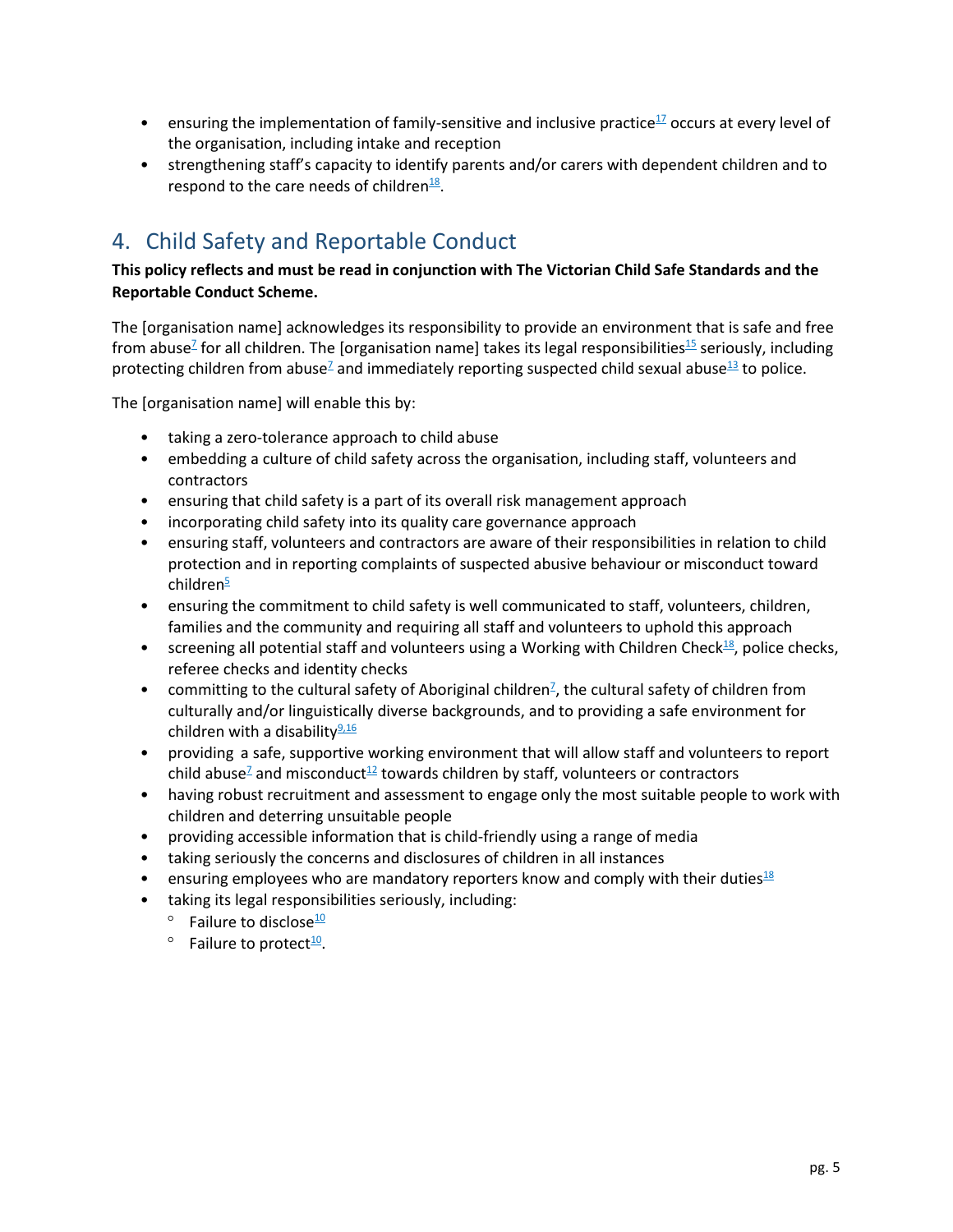

Diagram from *Information Sheet 6: Child Safe Standards and the Reportable Conduct Scheme*[18](#page-17-4)

# <span id="page-5-0"></span>5. Information Sharing

The [organisation name] understands that keeping children safe from harm requires our staff to work together and share information about a child's health, family circumstances, development and exposure to possible harm is fundamental to improving outcomes for vulnerable children.

Collaboration between agencies and departments/health professionals across the organisation will enable potential risks to children to be identified early so that appropriate safeguards can be put into place.

### *For larger organisations:*

Knowledge and expertise should be actively shared between professionals who are involved with children and young people at each stage in assessment, case planning and service implementation; an ongoing dialogue with other professionals, including feedback about critical decisions, is an essential part of protection and support.

The [organisation name] will ensure that structured organisation-wide mechanisms are in place that promote open communication and information sharing in the interests of protecting and supporting vulnerable and at risk children. It will do so by:

- promoting a culture of collaboration across disciplines and sectors, and establishing robust structures that help build and manage intra- and inter-agency relationships, including<sup>[16](#page-15-0)</sup>:
	- $\degree$  establishing a multidisciplinary committee (such as the vulnerable children committee)
	- $\degree$  executives and managers demonstrating collaborative practice by building effective relationships across disciplines and sectors with a focus on achieving the best outcomes for vulnerable children and families and participating in interagency meetings
	- <sup>o</sup> strengthening workforce capability and capacity to work effectively across disciplines and sectors
- documenting communication, referral and reporting policies, pathways and processes in relation to vulnerable children $\frac{18}{1}$  $\frac{18}{1}$  $\frac{18}{1}$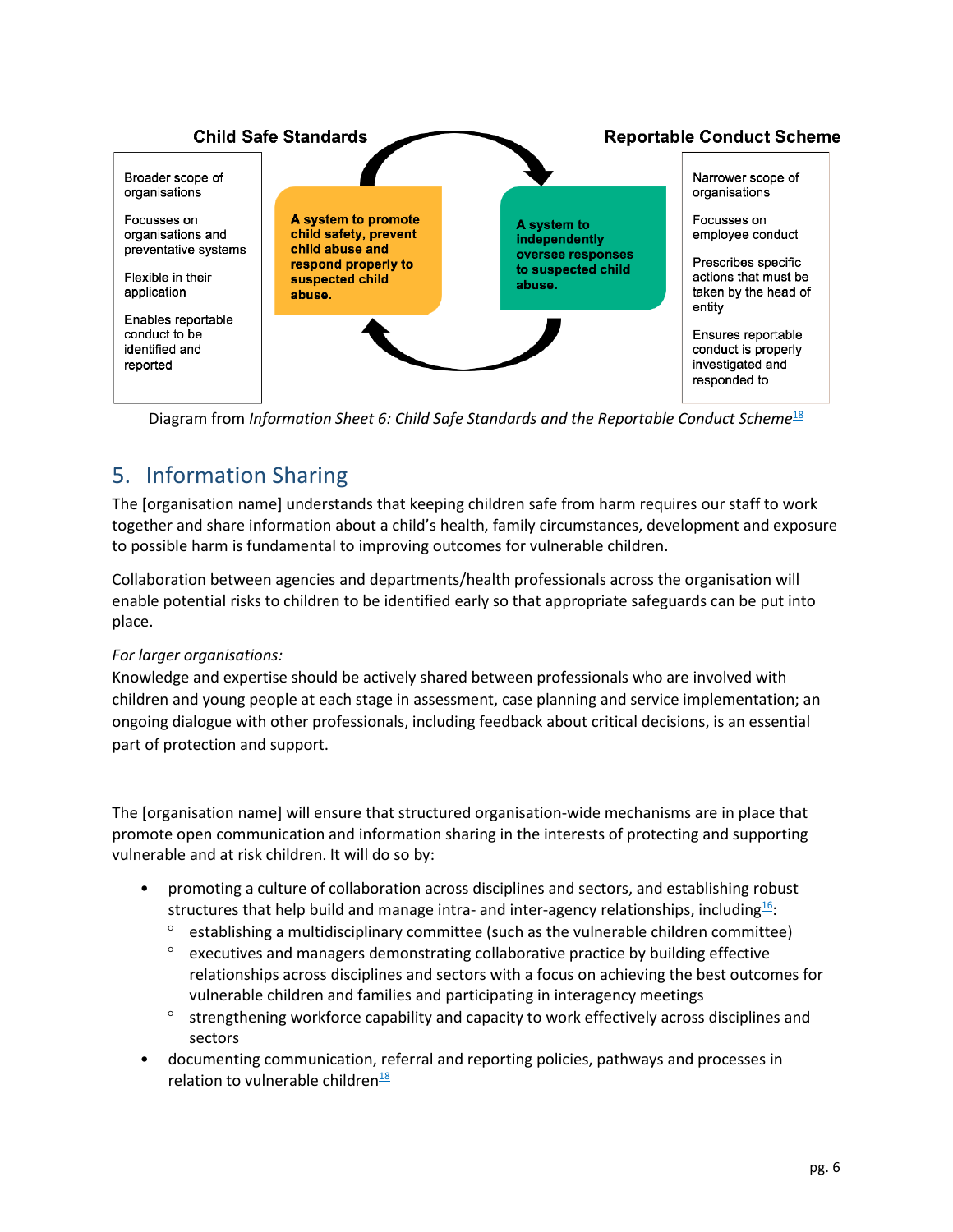- establishing protocols to guide appropriate information sharing that reflects the best interests of the child and follows relevant legislation $\frac{19}{2}$  $\frac{19}{2}$  $\frac{19}{2}$
- authorisi[n](#page-8-2)g health professionals to share information with Child Protection $9$  and Family Services (including Child FIRS[T](#page-7-0)<sup>8</sup> / The Orange Door<sup>[14](#page-13-0)</sup> intake teams) about vulnerable children<sup>14</sup> and families, in consultation with managers and child protection practitioners (as applicable)
- establishing a system that initiates case conferences to discuss and allocate responsibility for meeting the needs of vulnerable children and families in their care $\frac{16}{1}$  $\frac{16}{1}$  $\frac{16}{1}$
- educating employees about the requirements of information sharing in the best interests of children and the interface with health privacy and confidentiality
- adhering to legislative requirements under the *Children Youth and Families Act 2005* (Vic)<sup>[15](#page-14-3)</sup>, Child Information Sharing Scheme<sup>[19](#page-18-2)</sup> and Family Violence Information Sharing Scheme<sup>19</sup>, and other laws, such as the *Privacy and Data Protection Act 2014* (Vic)<sup>[18](#page-17-5)</sup> and the *Health Records Act* 2001 (Vic)<sup>[18](#page-17-5)</sup>
- complying with mandatory reporting obligations<sup>[18](#page-17-3)</sup>, reporti[n](#page-8-2)g to Child Protection<sup>9</sup> if there is a significant risk of harm<sup>[18](#page-17-1)</sup>, and information sharing with Child Protection under the *Children, Youth and Families Act 2005* (Vic)<sup>[15](#page-14-3)</sup> (refer to [Child Safety and Reportable Conduct\)](#page-4-0)
- ensuring health professionals share information in good faith and with reasonable care (offences and penalties may apply if information is shared in ways that are not permitted by the Child Information Sharing Scheme)<sup>[16,](#page-15-4)[19](#page-18-3)</sup>
- ensuring secure systems are in place for accuracy and currency of records $19.18$  $19.18$  to ensure quality information can be held and shared, which may in turn impact on children's wellbeing and safety
- *for prescribed information sharing entities*<sup>[11](#page-10-0)</sup>: authorising health professionals to disclose information on a child upon receipt of a request from a prescribed information sharing entity to shar[e](#page-8-1) information under the Child Information Sharing Scheme $9$  – or refuse a request if they do not believe it satisfies the threshold for sharing
- *for prescribed information sharing entities*  $\frac{11}{2}$  $\frac{11}{2}$  $\frac{11}{2}$ : complying with the record keeping and information management requirements of the Child Information Sharing Scheme $\frac{19}{2}$  $\frac{19}{2}$  $\frac{19}{2}$  as outlined in the Child Wellbeing and Safety (Information Sharing) Regulations 20[18](#page-17-6) (Vic)<sup>18</sup> and record keeping obligations under other applicable legislation $\frac{18,19}{2}$  $\frac{18,19}{2}$  $\frac{18,19}{2}$  $\frac{18,19}{2}$ .

# <span id="page-6-0"></span>6. Definitions

<span id="page-6-2"></span><span id="page-6-1"></span>

| <b>Aboriginal child</b> | A person under the age of 18 who:                                                                                                                                                                                                                                                                                                                          |
|-------------------------|------------------------------------------------------------------------------------------------------------------------------------------------------------------------------------------------------------------------------------------------------------------------------------------------------------------------------------------------------------|
|                         | is of Aboriginal or Torres Strait Islander descent<br>$\bullet$<br>identifies as Aboriginal or Torres Strait Islander, and<br>$\bullet$<br>is accepted as Aboriginal or Torres Strait Islander by an Aboriginal or<br>$\bullet$<br>Torres Strait Islander community.                                                                                       |
|                         | In this document, term 'Aboriginal' is used to refer to both Aboriginal and<br>Torres Strait Islander peoples.                                                                                                                                                                                                                                             |
| Abuse                   | All forms of physical abuse <sup>12</sup> , emotional ill-treatment, sexual abuse <sup>13</sup> and<br>exploitation, neglect <sup>12</sup> or negligent treatment, commercial (e.g. for financial<br>gain) or other exploitation of a child $10$ and includes any actions that result in<br>actual or potential harm <sup><math>2</math></sup> to a child. |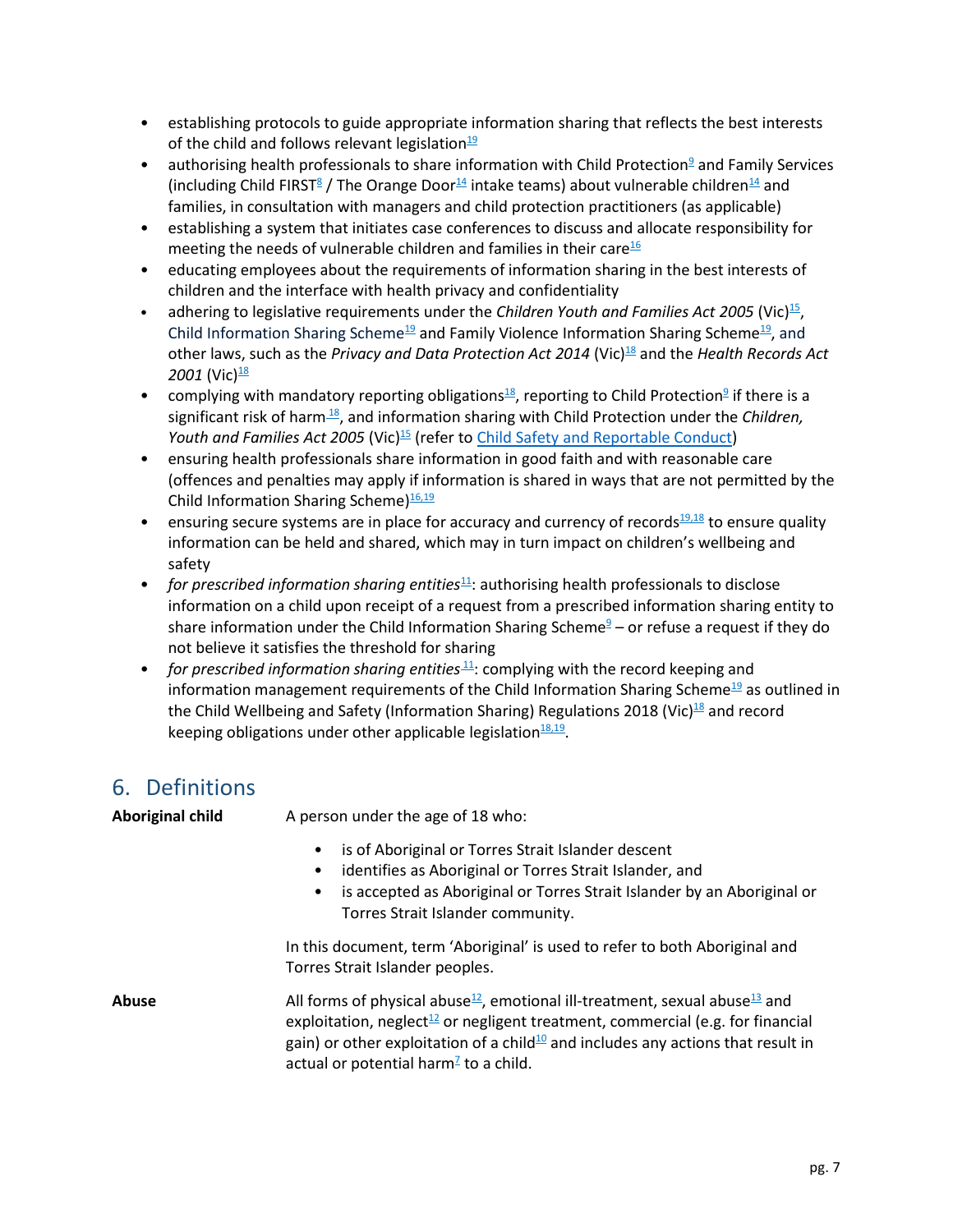<span id="page-7-2"></span><span id="page-7-1"></span><span id="page-7-0"></span>

| <b>Belief on reasonable</b><br>grounds | A belief based on reasonable grounds that child abuse <sup>7</sup> has occurred and that<br>the child is in need of protection <sup>9</sup> , also known as 'reasonable belief'.<br>Reasonable grounds transpire when all known considerations or facts relevant<br>to the formation of a belief are taken into account and these are objectively<br>assessed. Circumstances or considerations may include the source of the<br>allegation and how it was communicated, the nature of and details of the<br>allegation, and whether there are any other related matters known regarding<br>the alleged perpetrator $15$ . |
|----------------------------------------|---------------------------------------------------------------------------------------------------------------------------------------------------------------------------------------------------------------------------------------------------------------------------------------------------------------------------------------------------------------------------------------------------------------------------------------------------------------------------------------------------------------------------------------------------------------------------------------------------------------------------|
|                                        | A 'reasonable belief' might be formed when:                                                                                                                                                                                                                                                                                                                                                                                                                                                                                                                                                                               |
|                                        | a child states that they have been sexually abused <sup>13</sup><br>a child states that they know someone who has been sexually abused<br>$\bullet$<br>(sometimes the child may be talking about themselves)<br>someone who knows a child states that the child has been sexually<br>abused <sup>13</sup><br>professional observations of the child's behaviour or development<br>٠<br>leads a mandated professional to form a belief that the child has been<br>sexually abused<br>signs of sexual abuse lead to a belief that the child has been sexually<br>$\bullet$<br>abused.                                       |
|                                        | Further information on reasonable belief and failure to disclose <sup>10</sup> can be<br>found on Department of Health and Human Services site.                                                                                                                                                                                                                                                                                                                                                                                                                                                                           |
| Carer                                  | A person who fulfils the functions of parental responsibility for the child.                                                                                                                                                                                                                                                                                                                                                                                                                                                                                                                                              |
| Child                                  | In terms of vulnerability, a child is considered to be a person who is under the<br>age of 18 years, including an infant and unborn child.                                                                                                                                                                                                                                                                                                                                                                                                                                                                                |
|                                        | Child Safe Standards definition <sup>17</sup> : A person who is under the age of 18 years.                                                                                                                                                                                                                                                                                                                                                                                                                                                                                                                                |
|                                        | Children, Youth and Families Act 2005 <sup>15</sup> – Sect 3 definition: A person who is<br>under the age of 17 years.                                                                                                                                                                                                                                                                                                                                                                                                                                                                                                    |
|                                        | Exceptions:<br>A sexual offence <sup>13</sup> committed by an adult against a child under 16<br>must be reported to police. See definition for <b>Failure to disclose</b> <sup>10</sup> and<br>Failure to protect <sup>10</sup> (see child protection) under Child Safety and<br><b>Reportable Conduct.</b>                                                                                                                                                                                                                                                                                                               |
|                                        | Where a child protection order is in force, it applies to a child under the age<br>of $18^{\underline{16}}$ .                                                                                                                                                                                                                                                                                                                                                                                                                                                                                                             |
| <b>Child FIRST</b>                     | Child FIRST $15$ (Child and family information, referral and support teams)<br>provide a community-based referral point into family services. This is the<br>entry point into integrated family services $12$ in a service area. Children and<br>families are referred to Child FIRST where there are significant concerns about<br>a child's wellbeing. Child FIRST will assess the risk to and needs of the child<br>and the family and prioritise accepted referrals on the basis of need, then<br>allocate to family services. Child FIRST teams are located across Victoria and                                      |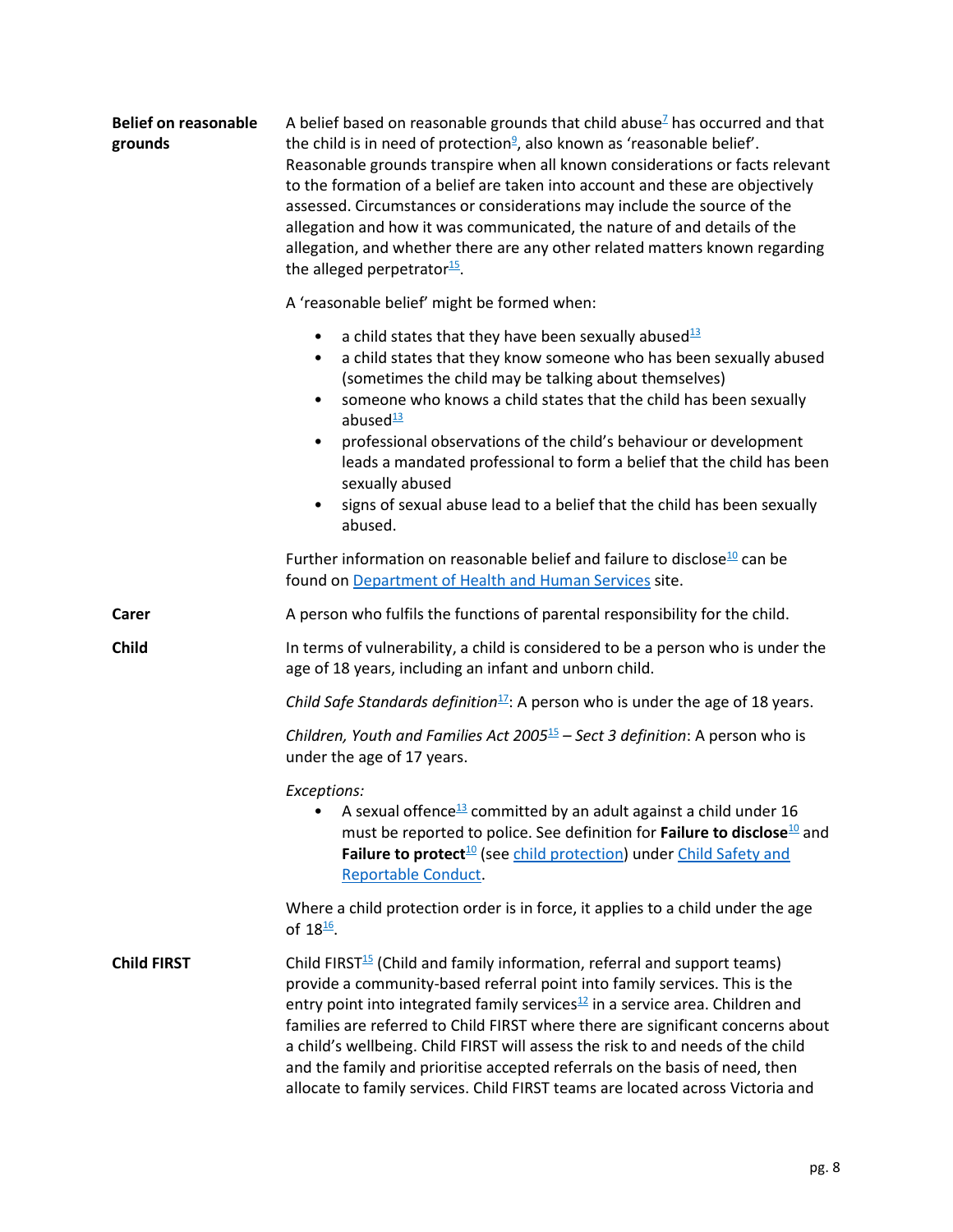<span id="page-8-6"></span><span id="page-8-5"></span><span id="page-8-4"></span><span id="page-8-3"></span><span id="page-8-2"></span><span id="page-8-1"></span><span id="page-8-0"></span>

|                                                                                    | deliver their services in local areas through a community service (e.g.<br>Anglicare). Child FIRST is progressively transitioning to The Orange Door $\frac{14}{1}$ .                                                                                                                                                                                                                                                                                                                                                                                                                                                                                                                                        |
|------------------------------------------------------------------------------------|--------------------------------------------------------------------------------------------------------------------------------------------------------------------------------------------------------------------------------------------------------------------------------------------------------------------------------------------------------------------------------------------------------------------------------------------------------------------------------------------------------------------------------------------------------------------------------------------------------------------------------------------------------------------------------------------------------------|
| <b>Child Information</b><br><b>Sharing Scheme</b>                                  | The Child Information Sharing Scheme, created under Part 6A of the Child<br>Wellbeing and Safety Act 2005 (Vic) <sup>15</sup> permits the requesting and disclosure of<br>confidential information between prescribed organisations $\frac{11}{2}$ for the purpose<br>of promoting the wellbeing or safety of a child or group of children.                                                                                                                                                                                                                                                                                                                                                                  |
| <b>Child protection</b><br>(protecting a child)                                    | Any responsibility, measure or activity undertaken to safeguard children from<br>harm <sup>7</sup> and to promote the safety, stability and development of children. See<br>Failure to protect under Child Safety and Reportable Conduct.                                                                                                                                                                                                                                                                                                                                                                                                                                                                    |
| <b>Child Protection</b><br>(statutory body)                                        | The Department of Health and Human Services has a statutory responsibility<br>under the Child Wellbeing and Safety Act 2005 (Vic) <sup>15</sup> to provide child<br>protection services for children and young people in Victoria under the age of<br>17 years who are in need of protection or, when a protection order is in place,<br>children under the age of 18 years. Child Protection may intervene in family<br>settings because of an allegation of harm or significant risk of harm to a child.                                                                                                                                                                                                   |
| <b>Child Safe Standards</b>                                                        | Victorian organisations that provide services or facilities for children are<br>required by law to implement the Child Safe Standards <sup>17</sup> . The aim of the<br>Standards is to enable organisations to prevent and respond to child abuse<br>that occurs within the organisations.                                                                                                                                                                                                                                                                                                                                                                                                                  |
|                                                                                    | Child abuse includes physical violence, sexual offences, serious emotional or<br>psychological abuse and serious neglect.                                                                                                                                                                                                                                                                                                                                                                                                                                                                                                                                                                                    |
| <b>Child-centred practice</b>                                                      | Emphasises the importance of:<br>recognising critical timeframes in childhood and adolescence<br>including assisting children and young people as early as possible -<br>early in the life of the child and early in the life of the issue;<br>taking into account the developmental needs of children and young<br>$\bullet$<br>people in all interventions;<br>providing children and young people with appropriate opportunities<br>$\bullet$<br>to participate in all aspects of child protection interventions which<br>affect them; and promoting a collaborative approach to the care and<br>protection of children, including the strengthening of networks that<br>are critical to their wellbeing. |
|                                                                                    | See also <b>Family-centred practice</b> .                                                                                                                                                                                                                                                                                                                                                                                                                                                                                                                                                                                                                                                                    |
| <b>Children from</b><br>culturally and/or<br>linguistically diverse<br>backgrounds | A child or young person who identifies as having particular cultural or<br>linguistic affiliations by virtue of their place of birth, ancestry or ethnic origin,<br>religion, preferred language or language spoken at home or because of their<br>parents' identification on a similar basis.                                                                                                                                                                                                                                                                                                                                                                                                               |
| <b>Clinician</b>                                                                   | See Health professional.                                                                                                                                                                                                                                                                                                                                                                                                                                                                                                                                                                                                                                                                                     |
| <b>Cultural competency</b>                                                         | A set of congruent behaviours, attitudes and policies that come together in a<br>system, agency or among professionals that enable them to work effectively<br>in cross-cultural situations.                                                                                                                                                                                                                                                                                                                                                                                                                                                                                                                 |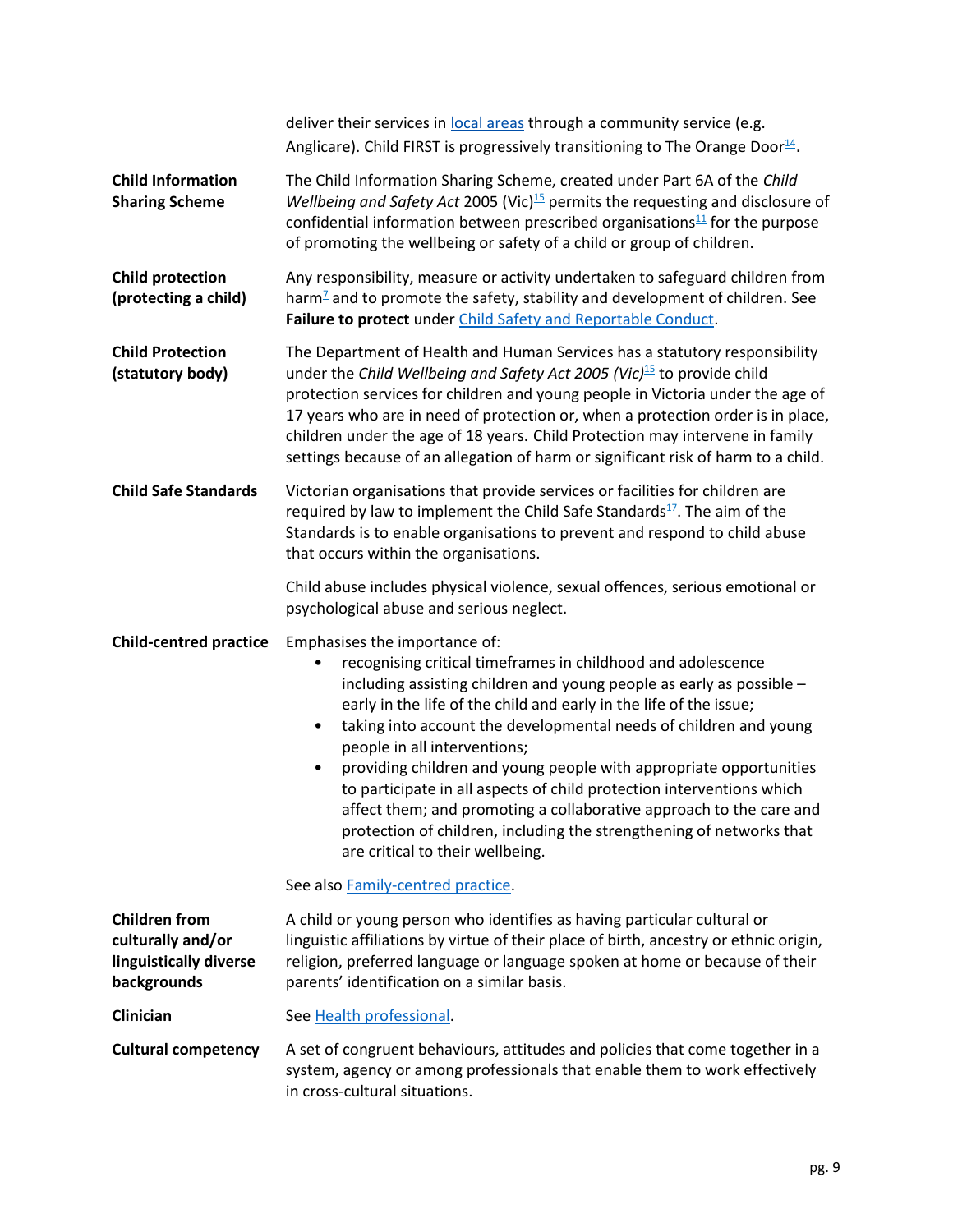<span id="page-9-3"></span><span id="page-9-2"></span><span id="page-9-1"></span><span id="page-9-0"></span>

| <b>Early childhood</b><br>intervention              | Engaging as early as possible to work on a child's developmental, health and<br>support needs. It involves providing specialized support to children and<br>families in the early years (from birth to school entry).                                                                                                                                                                                                                                                                                                                                                                                                                                                                                                                                 |
|-----------------------------------------------------|-------------------------------------------------------------------------------------------------------------------------------------------------------------------------------------------------------------------------------------------------------------------------------------------------------------------------------------------------------------------------------------------------------------------------------------------------------------------------------------------------------------------------------------------------------------------------------------------------------------------------------------------------------------------------------------------------------------------------------------------------------|
| <b>Emotional and</b><br>psychological<br>harm/abuse | Refers to a parent or caregiver's <sup>8</sup> repeated failure over time to provide a baby,<br>child or young person with adequate non-physical nurturing and emotional<br>availability or uses threats or symbolic acts to frighten them. It may involve<br>rejection, name-calling, put-downs, continual coldness, isolation, terrorizing,<br>corruption ('mis-socialising'), humiliation or open hostility.                                                                                                                                                                                                                                                                                                                                       |
| <b>Exploitation (child</b><br>sexual exploitation)  | Child sexual exploitation involves children being forced or manipulated into<br>sexual activity for something - money, gifts, drugs, alcohol or something less<br>tangible such as affection, status or love.                                                                                                                                                                                                                                                                                                                                                                                                                                                                                                                                         |
| <b>Failure to disclose</b>                          | Failing to report information about child sexual abuse $13$ to police is a criminal<br>offence. Any adult who forms a reasonable belief that a sexual offence has<br>been committed by an adult against a child under 16 has an obligation to<br>report that information to police.                                                                                                                                                                                                                                                                                                                                                                                                                                                                   |
| <b>Failure to protect</b>                           | Failing to protect a child <sup>9</sup> under the age of 16 from a risk of sexual abuse <sup>13</sup> in<br>this organisation is a criminal offence. It applies where there is a substantial<br>risk that a child under the age of 16 who is under the care, supervision or<br>authority of a relevant organisation will become a victim of a sexual offence<br>committed by an adult associated with that organisation.                                                                                                                                                                                                                                                                                                                              |
| Family                                              | Refers broadly to the client or patient and those with a significant personal<br>relationship to the client or patient, including biological relatives, partners,<br>children, parents, siblings and carers. It includes Lesbian, Gay, Bisexual, Trans<br>and Gender Diverse, and Intersex (LGBTI) parent(s) and carer(s).                                                                                                                                                                                                                                                                                                                                                                                                                            |
| <b>Family violence</b>                              | An ongoing behaviour by a person in an intimate or familial relationship that<br>controls or dominates the family member and causes them to feel fear for<br>their safety or wellbeing. The violence gradually undermines the victim's<br>confidence and ability to leave that person. The severity and frequency of<br>violence often escalate over time. The violence may be physical, sexual,<br>emotional or psychological, social, spiritual and/or economic. Examples<br>include isolating the person from family and friends, controlling access to<br>money, verbal diminishing of self-esteem, prohibiting practicing of religious<br>beliefs, intimidation, threatening, physical abuse, forced or unwanted sexual<br>contact and stalking. |
|                                                     | Family violence includes behaviour that causes a child to hear or witness or<br>otherwise be exposed to the effects of the above behaviours.                                                                                                                                                                                                                                                                                                                                                                                                                                                                                                                                                                                                          |
| <b>Family-centred</b><br>practice                   | Recognises the importance of families in improving outcomes for children.<br>Families are the primary influence on children's learning and development. In<br>understanding the pivotal role of families in children's lives, health<br>professionals can play a role in advancing children's development. Family-<br>centred practice:                                                                                                                                                                                                                                                                                                                                                                                                               |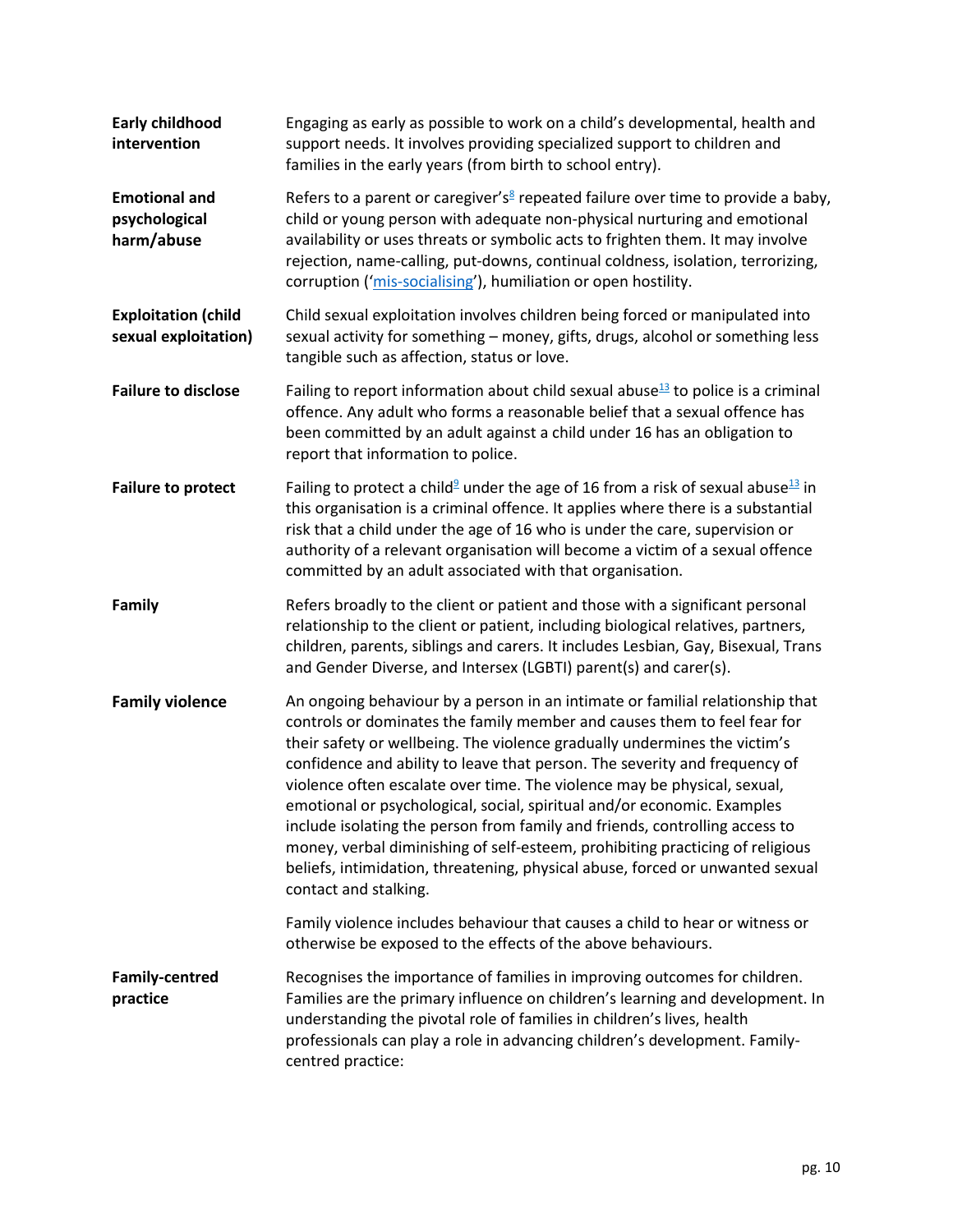<span id="page-10-1"></span><span id="page-10-0"></span>

|                                      | recognises the centrality of families in the lives of children and young<br>٠<br>people<br>is grounded in respect for the uniqueness of every child and family,<br>$\bullet$<br>and a commitment to partnering with families and communities to<br>support children and young people with a delay or disability to learn,<br>grow and thrive puts family life – and the strengths $\frac{14}{2}$ , needs and<br>choices of people with a disability and their families - at the centre of<br>service decisions, planning, development, implementation and<br>evaluation. |
|--------------------------------------|--------------------------------------------------------------------------------------------------------------------------------------------------------------------------------------------------------------------------------------------------------------------------------------------------------------------------------------------------------------------------------------------------------------------------------------------------------------------------------------------------------------------------------------------------------------------------|
|                                      | See Resources for further information.                                                                                                                                                                                                                                                                                                                                                                                                                                                                                                                                   |
| <b>Family Services</b>               | See Integrated family services.                                                                                                                                                                                                                                                                                                                                                                                                                                                                                                                                          |
| <b>Health professional</b>           | Refers to all clinicians and practitioners working in any health and community<br>environment. It includes people who are employed by health services and<br>who are working in the field of medicine, nursing, midwifery, allied health,<br>social work, counselling, teaching, health promotion, refugee settlement,<br>community work, or another role that works directly with clients of the health<br>service. In some health services volunteers also provide some of these roles<br>and are included in this definition.                                         |
| <b>Information sharing</b><br>entity | An information sharing entity can request or disclose information about any<br>person for the purpose of promoting the wellbeing or safety of a child or<br>group of children.                                                                                                                                                                                                                                                                                                                                                                                           |
|                                      | These organisations/services, prescribed by the Child Wellbeing and Safety<br>(Information Sharing) Regulations 2018 (Vic) $\frac{18}{2}$ , are authorised to share and<br>request information under the Child Information Sharing Scheme.                                                                                                                                                                                                                                                                                                                               |
|                                      | Key principles to sharing information are: to give precedence to the wellbeing<br>and safety of a child or group of children over the right to privacy; to continue<br>to respect the child's social, individual and cultural identity, and family<br>relationships, and; to only share confidential information to the extent<br>necessary to promote the wellbeing or safety of a child or group of children,<br>consistent with the best interests of that child or those children.                                                                                   |
|                                      | Refer to Child and Family-Centred Practice.                                                                                                                                                                                                                                                                                                                                                                                                                                                                                                                              |
|                                      | Prescribed information sharing entities include (but not limited to):                                                                                                                                                                                                                                                                                                                                                                                                                                                                                                    |
|                                      | alcohol and other drug services<br>٠<br>Child FIRST and The Orange Door<br>٠<br><b>Child Protection</b><br>$\bullet$<br>community-based child and family services<br>٠<br>designated mental health services<br>$\bullet$<br>maternal and child health services<br>out-of-home care services.<br>$\bullet$                                                                                                                                                                                                                                                                |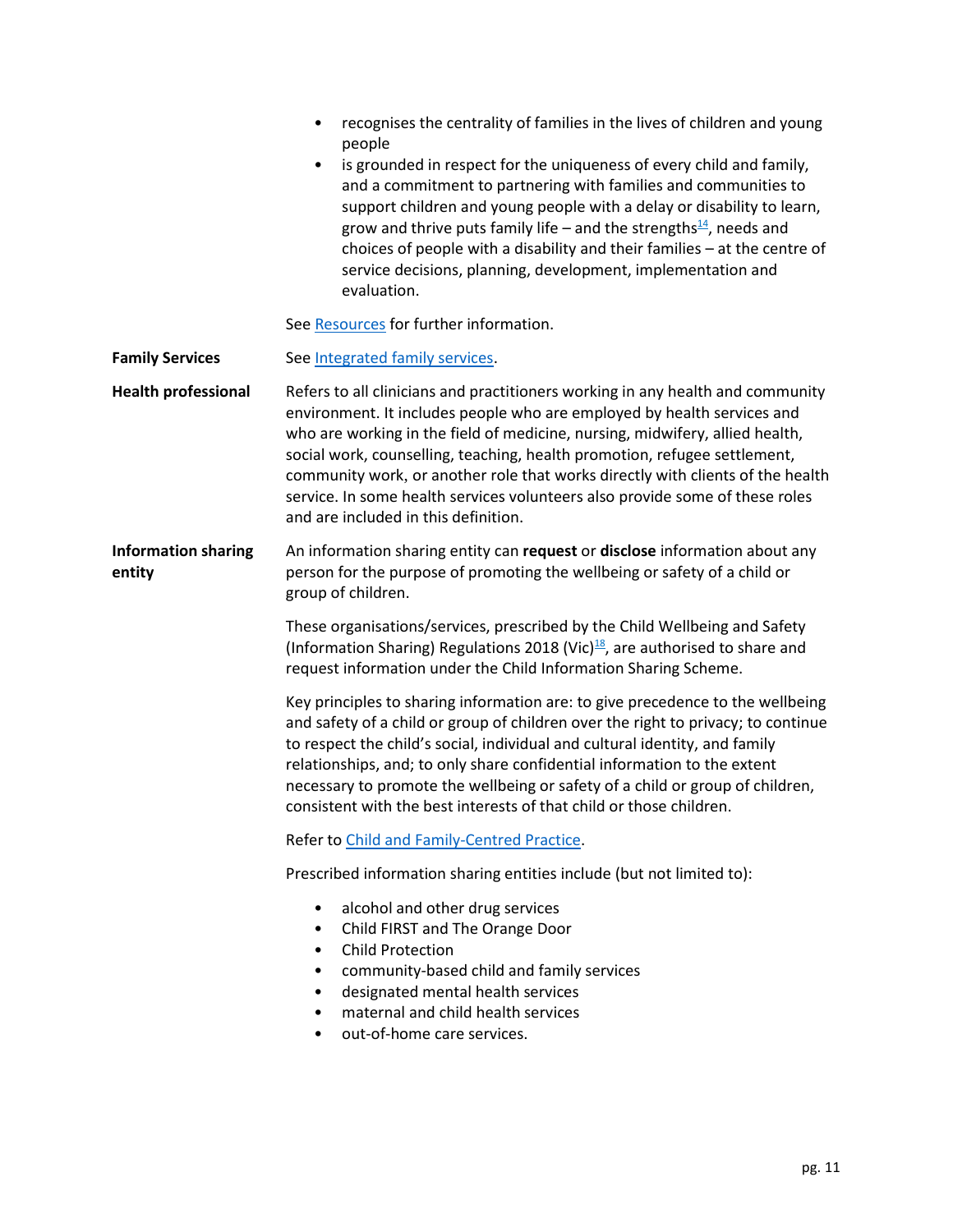<span id="page-11-3"></span><span id="page-11-2"></span><span id="page-11-1"></span><span id="page-11-0"></span>

|                                      | In 2020, other services will be added to this list which may include (subject to<br>consultation):                                                                                                                                                                                                                                                                                                                                                                                                          |
|--------------------------------------|-------------------------------------------------------------------------------------------------------------------------------------------------------------------------------------------------------------------------------------------------------------------------------------------------------------------------------------------------------------------------------------------------------------------------------------------------------------------------------------------------------------|
|                                      | aged care services<br>$\bullet$<br>allied health services<br>$\bullet$<br>ambulance Victoria<br>$\bullet$<br>community health services<br>$\bullet$<br>community housing associations<br>٠<br>disability services<br>٠<br>early childhood services<br>$\bullet$<br>hospitals<br>$\bullet$<br>midwives.<br>$\bullet$                                                                                                                                                                                         |
| <b>Integrated family</b><br>services | Integrated family services provide a comprehensive range of services for<br>vulnerable children (from pre-birth up to 17 years old) and their families to<br>promote children's safety, stability and healthy development. Services focus<br>on diverting families from child protection and providing early intervention to<br>address problems before they escalate. It includes child and family<br>information, referral and support teams (Child FIRST <sup>8</sup> / the Orange Door <sup>14</sup> ). |
|                                      | Go to Department of Health and Human Services for further information.                                                                                                                                                                                                                                                                                                                                                                                                                                      |
| <b>Mandatory reporting</b>           | Refers to the legal requirement <sup>18</sup> for certain professional groups to report a<br>reasonable belief <sup>8</sup> of child physical <sup>12</sup> or sexual abuse <sup>13</sup> to child protection<br>authorities. In Victoria, mandated reporters must make a report to Child<br>Protection <sup>9</sup> , if, in the course of practising their profession or carrying out<br>duties of their office, position or employment:                                                                  |
|                                      | they form a reasonable belief <sup>13</sup> that a child has been or is at risk of<br>$\bullet$<br>significant harm as a result of physical <sup>12</sup> or sexual abuse <sup>13</sup><br>the child's parents (or carers) have not protected or are unlikely to<br>٠<br>protect the child from that abuse.                                                                                                                                                                                                 |
|                                      | Mandatory reporters include legally qualified medical practitioners, registered<br>psychologists, registered nurses and social/youth/welfare workers who work<br>in the health service field.                                                                                                                                                                                                                                                                                                               |
| <b>Misconduct</b>                    | See Reportable conduct.                                                                                                                                                                                                                                                                                                                                                                                                                                                                                     |
| <b>MARAM Framework</b>               | The Multi-Agency Risk Assessment and Management Framework <sup>19</sup> is designed<br>to guide services in assessing and managing the risk of family violence.                                                                                                                                                                                                                                                                                                                                             |
| <b>Neglect</b>                       | Failure of the parent or carer $\frac{8}{3}$ to provide for the development and wellbeing<br>of the child in one or more of the following areas: health (e.g. nutrition and<br>medical care), clothing, education, emotional development, shelter and safe<br>living conditions. A child is neglected if they are abandoned or left uncared for<br>over unreasonable periods of time that is inconsistent with their age, stage<br>and development.                                                         |
| Physical harm/abuse                  | The intentional use of physical force against a child that results in $-$ or has a<br>high likelihood of resulting in - harm for the child's health, survival,<br>development or dignity. This includes hitting, beating, kicking, shaking, biting,                                                                                                                                                                                                                                                         |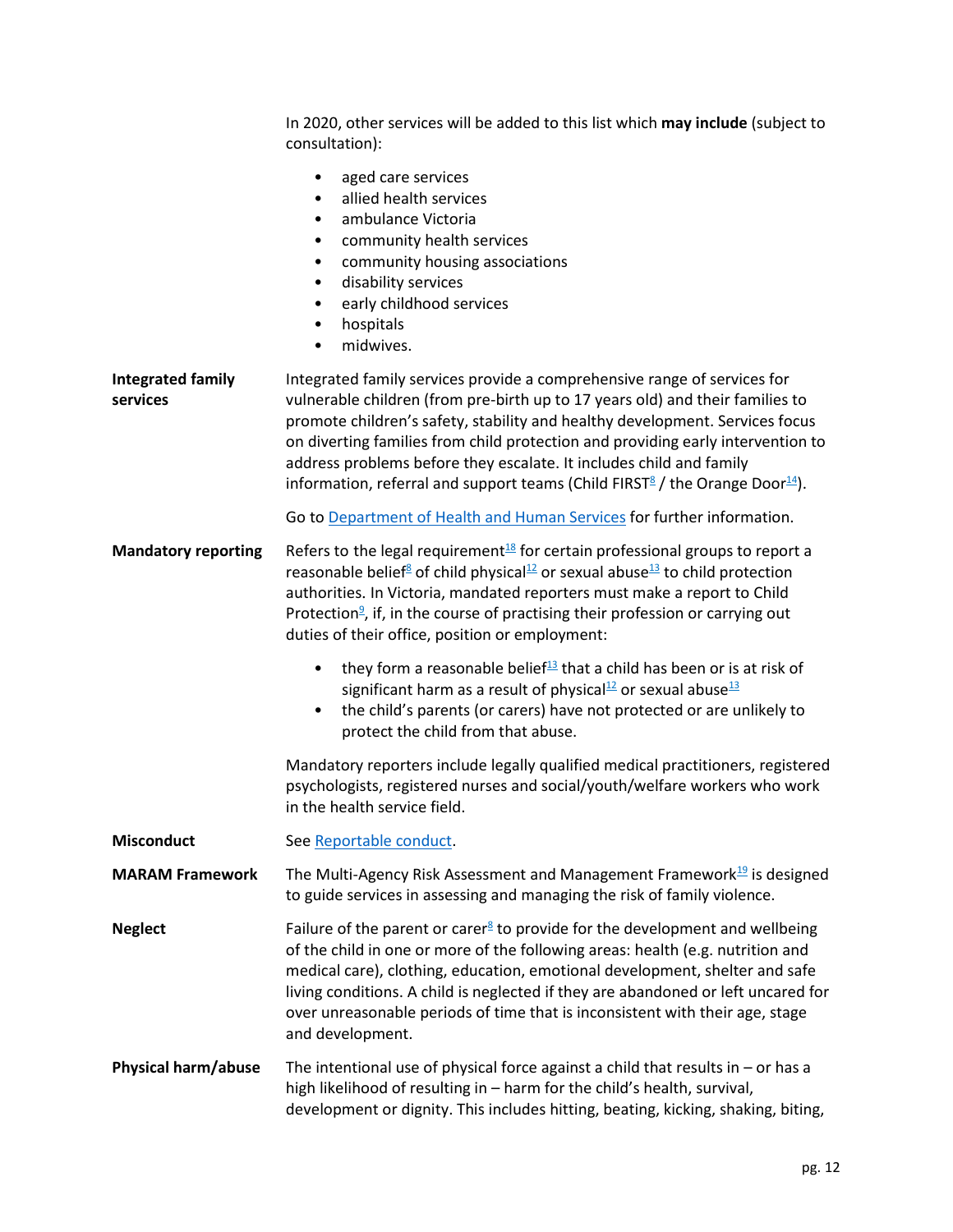strangling, scalding, burning, poisoning and suffocating. Physical harm may also be the result of neglect<sup>[12](#page-11-0)</sup> by a parent or caregiver<sup>[8](#page-7-1)</sup> or from failure to adequately ensure the safety of the baby, child or young person. It may be a single act, omission or circumstance or cumulative. Much physical violence against children in the home is inflicted with the object of punishing.

<span id="page-12-2"></span>**Reasonable belief** See [Belief on reasonable grounds.](#page-7-2)

<span id="page-12-3"></span>**Reportable conduct** Under the Reportable Conduct Scheme<sup>[17](#page-16-4)</sup>, reportable conduct will include allegations against workers or volunteers of child abuse and misconduct involving children. For example, sexual misconduct or offences, grooming, 'sexting', inappropriate physical contact with a child or other conduct that crosses professional boundaries concerning children.

<span id="page-12-0"></span>**Reportable Conduct Scheme** The Victorian Reportable Conduct Scheme $17$  requires reporting to the Commission for Children and Young People<sup>[15](#page-14-7)</sup> by relevant organisations of any all[e](#page-6-2)gations of child abuse<sup> $2$ </sup> and misconduct<sup>[13](#page-12-3)</sup> towards children made against their staff, volunteers or contractors.

The Commission is responsible for:

- supporting and guiding organisations that receive allegations in order to promote fair, effective, timely and appropriate responses
- independently oversight, monitoring and, where appropriate, making recommendations to improve the responses of those organisations.

There are five types of 'reportable conduct':

- sexual offences committed against, with or in the presence of a child
- sexual misconduct committed against, with or in the presence of a child
- physical violence against, with or in the presence of a child
- any behaviour that causes significant emotional or psychological harm to a child
- significant neglect of a child.

*The Reportable Conduct Scheme does not replace the need to report allegations of child abuse, including criminal conduct and family violence to Victoria Police. In all circumstances, allegations of criminal conduct must be reported to Victoria Police as the first priority.*

<span id="page-12-1"></span>**Sexual assault** Any act which exposes a child to, or involves a child in, sexual processes beyond his or her understanding or contrary to accepted community standards. Sexually abusive behaviours can include the fondling of genitals, masturbation, oral sex, vaginal or anal penetration by a penis, finger or any other object, fondling of breasts, voyeurism, exhibitionism, and exposing the child to or involving the child in pornography. It includes child grooming, which refers to actions deliberately undertaken with the aim of befriending and establishing an emotional connection with a child to lower the child's inhibitions in preparation for sexual activity with the child.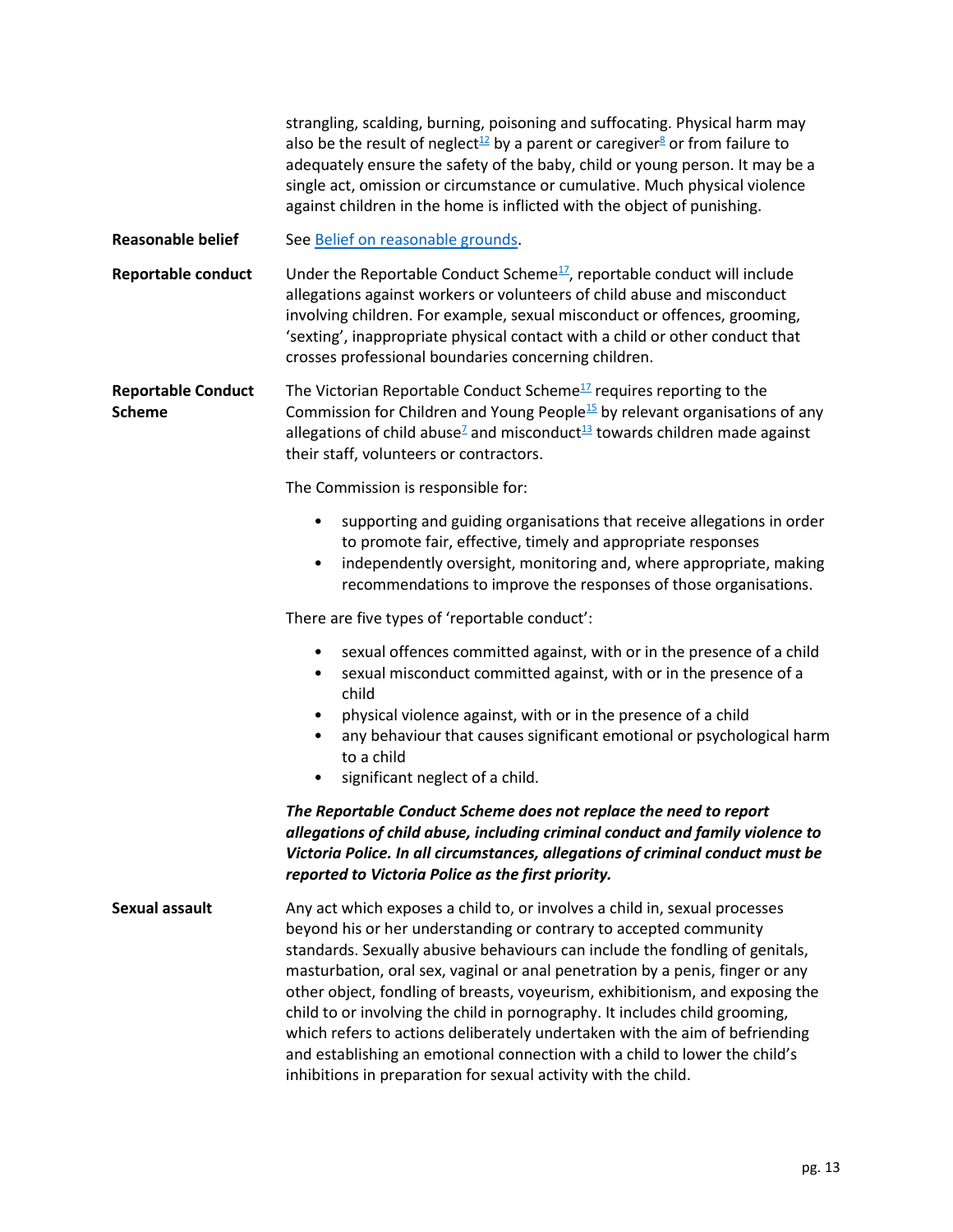<span id="page-13-3"></span><span id="page-13-2"></span><span id="page-13-1"></span><span id="page-13-0"></span>

| <b>Strengths-based</b><br>approach | A care approach that focuses on the inherent strengths of the child and/or<br>family. It looks for what parents and children do despite problems, how they<br>have tried to overcome their problems, what they do well and explores their<br>aspirations and hopes. The health professional deploys these strengths in<br>their intervention, to improve health outcomes and empowerment. In<br>essence, the goal is to promote the positive, which may be in the family's<br>capacity, skills, knowledge, connections and potential in individuals and<br>communities. |
|------------------------------------|-------------------------------------------------------------------------------------------------------------------------------------------------------------------------------------------------------------------------------------------------------------------------------------------------------------------------------------------------------------------------------------------------------------------------------------------------------------------------------------------------------------------------------------------------------------------------|
|                                    | The underlying principles of the strength-based approach <sup>17</sup> include:                                                                                                                                                                                                                                                                                                                                                                                                                                                                                         |
|                                    | all people have strengths and abilities, and grow and develop from<br>$\bullet$<br>them<br>the problem is the problem $-$ the person is not the problem<br>٠<br>the goals of the intervention are developed with the immediate and<br>$\bullet$<br>extended family.                                                                                                                                                                                                                                                                                                     |
| <b>The Orange Door</b>             | The Orange Door is a free service for adults, children and young people who<br>are experiencing or have experienced family violence and families who need<br>extra support with the care of children. Child FIRST <sup>8</sup> is progressively<br>transitioning to The Orange Door, and services are delivered in local areas.<br>Family Safety Victoria is leading the establishment of The Orange Door.                                                                                                                                                              |
| Vulnerability                      | The presence of vulnerability factors does not mean that child abuse <sup><math>2</math></sup> or<br>neglect <sup>12</sup> will occur, but health professionals should use their professional<br>judgement to assess their significance in a particular child, young person or<br>family. Vulnerability factors can be interrelated and separate factors can<br>combine to increase the risk of harm to a child or young person.                                                                                                                                        |
|                                    | Sometimes the safety and wellbeing of families and children may be<br>threatened by individual, parental, family or social circumstances. In some<br>cases, these circumstances or vulnerabilities will be time limited. For others,<br>vulnerability can be significant and long-lasting and can affect children into<br>adulthood. What is clear is that vulnerability is a multifaceted problem that<br>may not be readily apparent on an initial presentation at a health service.                                                                                  |
|                                    | Information gained about factors associated with risk or vulnerability should<br>be balanced with information regarding the family's capacity to cope with<br>stressors or problems <sup>18</sup> . For example, availability of extended family support,<br>good relationships with friends or neighbours and factors promoting personal<br>resilience need to be taken into account.                                                                                                                                                                                  |
| <b>Vulnerable</b><br>populations   | Children from all cultural and socio-economic backgrounds are vulnerable to<br>adversity, child abuse <sup><math>2</math></sup> and neglect <sup>12</sup> , however, evidence suggests that some<br>are at higher risks of some forms of harm, these groups are:                                                                                                                                                                                                                                                                                                        |
|                                    | Children in situations of family violence<br>Aboriginal babies, children and young people <sup><math>2</math></sup><br>٠<br>Children with a disability<br>Children with ongoing acute or chronic medical needs                                                                                                                                                                                                                                                                                                                                                          |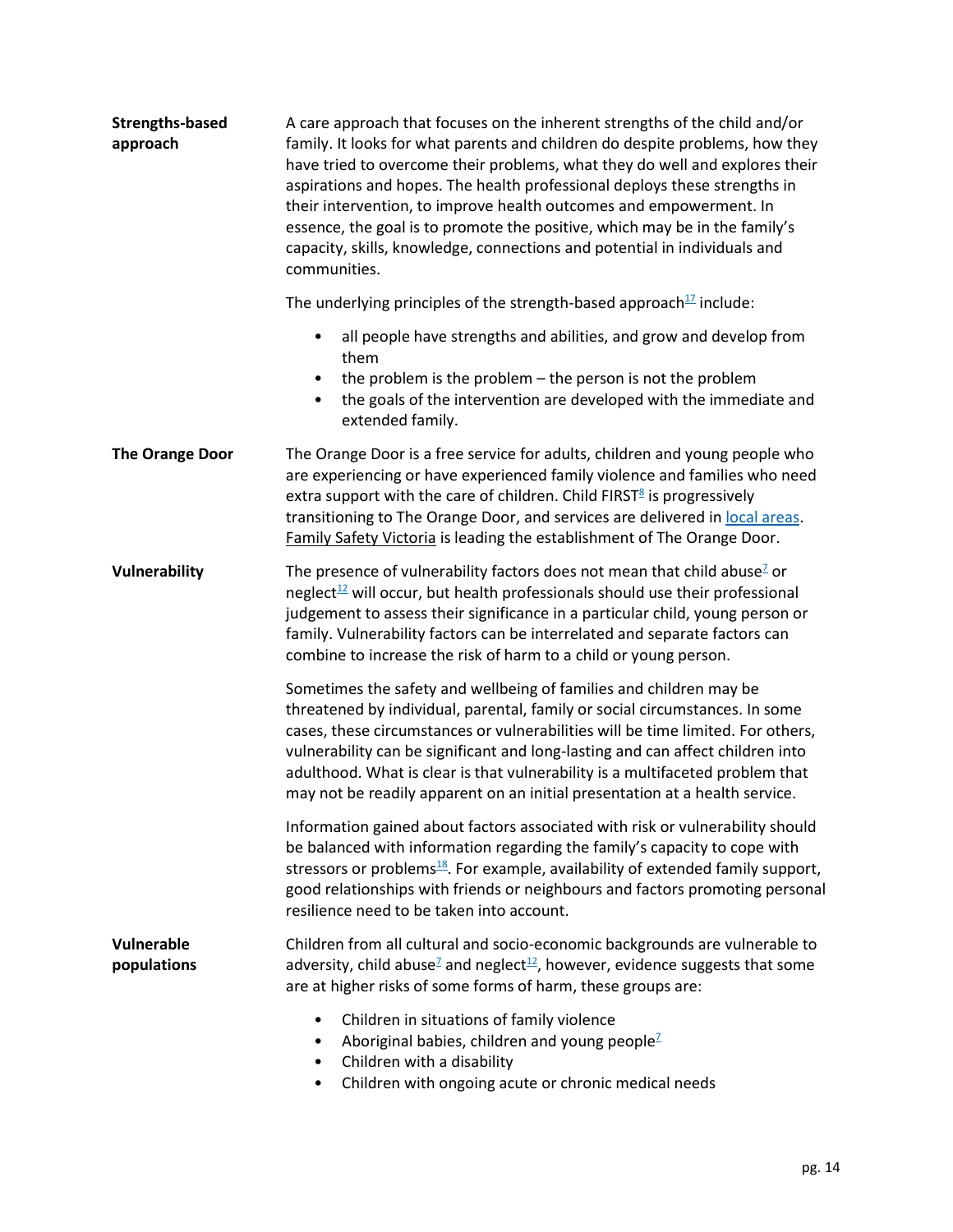- Children with Fabricated or Induced Illness by Carers (FIIC) previously known as Munchausen by proxy syndrome
- Children in out of home care
- Children with parents with a drug or alcohol problem
- Children of parents with a mental illness
- Children of a parent with an intellectual disability
- Children involved wit[h Child Protection](#page-8-2) or family services.

# <span id="page-14-1"></span><span id="page-14-0"></span>7. References and Related Documents

### **7.1 POLICY FOR PROTECTING VULNERABLE CHILDREN**

**Boort District Health,** *Child Safety* **policy** (accessed January 2019) http://bdh.vic.gov.au/

#### <span id="page-14-2"></span>*Child Wellbeing and Safety Act 2005* **(Vic)**

[http://www.legislation.vic.gov.au/Domino/Web\\_Notes/LDMS/LTObject\\_Store/LTObjSt10.nsf/DDE3](http://www.legislation.vic.gov.au/Domino/Web_Notes/LDMS/LTObject_Store/LTObjSt10.nsf/DDE300B846EED9C7CA257616000A3571/AEC2C69107CDD517CA25814D007E870B/$FILE/05-83aa021%20authorised.pdf) [00B846EED9C7CA257616000A3571/AEC2C69107CDD517CA25814D007E870B/\\$FILE/05-](http://www.legislation.vic.gov.au/Domino/Web_Notes/LDMS/LTObject_Store/LTObjSt10.nsf/DDE300B846EED9C7CA257616000A3571/AEC2C69107CDD517CA25814D007E870B/$FILE/05-83aa021%20authorised.pdf) [83aa021%20authorised.pdf](http://www.legislation.vic.gov.au/Domino/Web_Notes/LDMS/LTObject_Store/LTObjSt10.nsf/DDE300B846EED9C7CA257616000A3571/AEC2C69107CDD517CA25814D007E870B/$FILE/05-83aa021%20authorised.pdf)

#### <span id="page-14-3"></span>*Children, Youth and Families Act 2005* **(Vic)**

http://www.legislation.vic.gov.au/Domino/Web\_Notes/LDMS/PubStatbook.nsf/f932b66241ecf1b7 ca256e92000e23be/15A4CD9FB84C7196CA2570D00022769A/\$FILE/05-096a.pdf

**Children at Risk Learning Portal** <http://vulnerablechildren.e3learning.com.au/>

<span id="page-14-5"></span>**Cobaw Community Health,** *Child Safety and Reportable Conduct* **policy**  <https://www.cobaw.org.au/>

<span id="page-14-4"></span>**Code of Conduct** [https://providers.dhhs.vic.gov.au/sites/dhhsproviders/files/2018-](https://providers.dhhs.vic.gov.au/sites/dhhsproviders/files/2018-11/Code%20of%20conduct.docx) [11/Code%20of%20conduct.docx](https://providers.dhhs.vic.gov.au/sites/dhhsproviders/files/2018-11/Code%20of%20conduct.docx)

<span id="page-14-7"></span>**Commission for Children and Young People – resources for organisations on the Reportable Conduct Scheme** [https://ccyp.vic.gov.au/child-safety/resources/guides-and-information](https://ccyp.vic.gov.au/child-safety/resources/guides-and-information-sheets/#TOC-2)[sheets/#TOC-2](https://ccyp.vic.gov.au/child-safety/resources/guides-and-information-sheets/#TOC-2) accessed 28 May 2019

[Information sheet 1: About the Reportable Conduct Scheme](https://ccyp.vic.gov.au/child-safety/resources/reportable-conduct-scheme-information-sheets/#TOC-1) [Information sheet 2: What is reportable conduct?](https://ccyp.vic.gov.au/child-safety/resources/reportable-conduct-scheme-information-sheets/#TOC-2) [Information sheet 3: Responsibilities of the head of an organisation](https://ccyp.vic.gov.au/child-safety/resources/reportable-conduct-scheme-information-sheets/#TOC-3) [Information sheet 4: Investigation overview](https://ccyp.vic.gov.au/child-safety/resources/reportable-conduct-scheme-information-sheets/#TOC-4) [Information sheet 5: Other reporting obligations](https://ccyp.vic.gov.au/child-safety/resources/reportable-conduct-scheme-information-sheets/#TOC-5) [Information sheet 6: Child Safe Standards and Reportable Conduct Scheme](https://ccyp.vic.gov.au/child-safety/resources/reportable-conduct-scheme-information-sheets/#TOC-6) [Information sheet 7: Reporting to the Commission](https://ccyp.vic.gov.au/child-safety/resources/reportable-conduct-scheme-information-sheets/#TOC-7)

<span id="page-14-6"></span>**Department of Health and Human Services – Child FIRST and family services** <https://services.dhhs.vic.gov.au/child-first-and-family-services>

**Department of Health and Human Services – services** [http://www.dhs.vic.gov.au/for](http://www.dhs.vic.gov.au/for-individuals/children,-families-and-young-people/child-protection/about-child-abuse)[individuals/children,-families-and-young-people/child-protection/about-child-abuse](http://www.dhs.vic.gov.au/for-individuals/children,-families-and-young-people/child-protection/about-child-abuse)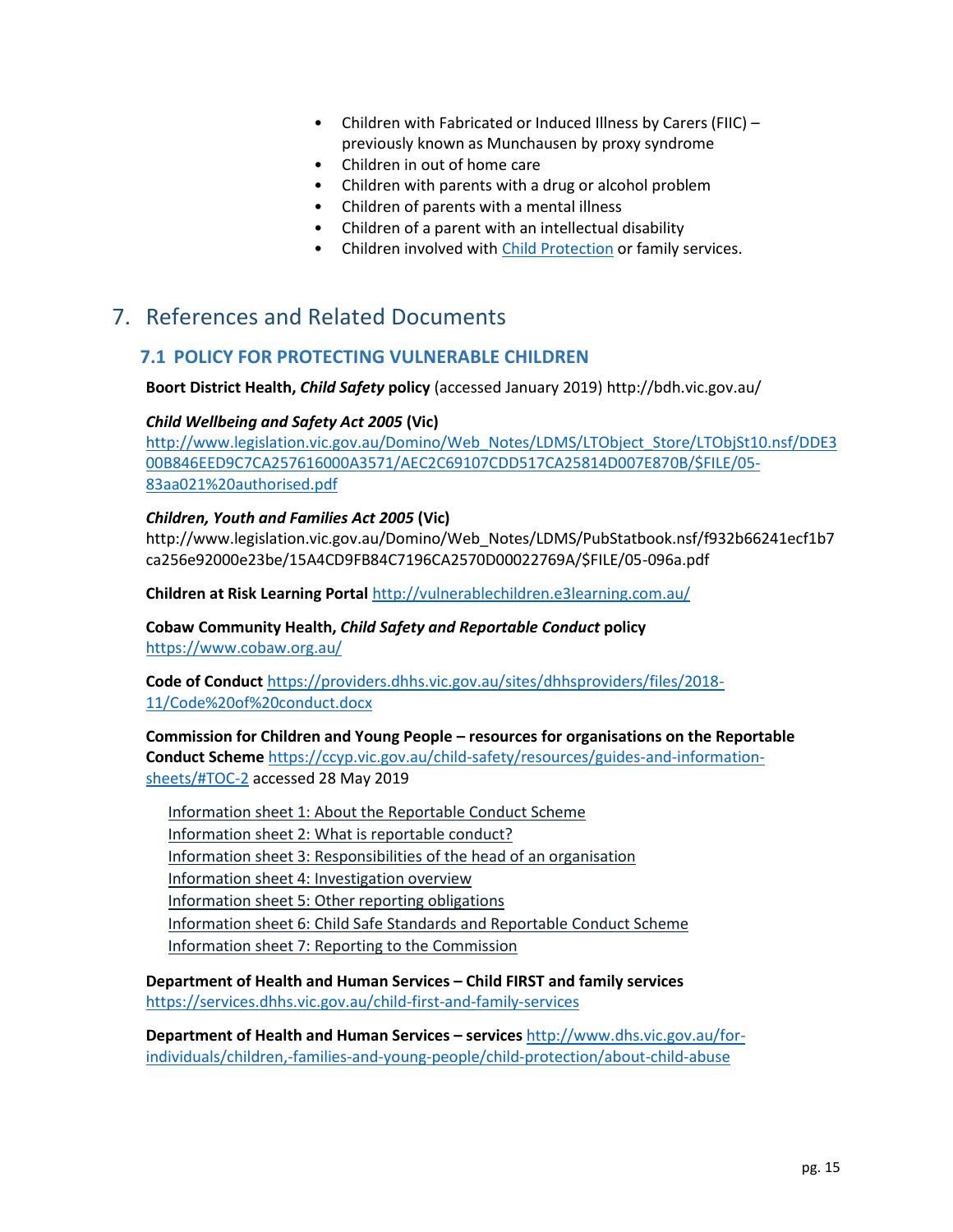**Department of Health and Human Services – standards and guidelines** <https://dhhs.vic.gov.au/publications/standards-and-guidelines>

**Department of Health and Human Services – vulnerable children**  <https://www2.health.vic.gov.au/about/populations/vulnerable-children>

<span id="page-15-5"></span>**Department of Health and Human Services,** *Child Protection Manual* <http://www.cpmanual.vic.gov.au/>

<span id="page-15-0"></span>**Department of Health and Human Services,** *Designing for Diversity*  <https://www2.health.vic.gov.au/about/populations/designing-for-diversity> accessed 21 June 2019

**Department of Health and Human, Services** *Healthcare that counts: A framework for improving care for vulnerable children in Victorian health services* 2017

[https://www2.health.vic.gov.au/about/publications/policiesandguidelines/healthcare-that-counts](https://www2.health.vic.gov.au/about/publications/policiesandguidelines/healthcare-that-counts-framework)[framework](https://www2.health.vic.gov.au/about/publications/policiesandguidelines/healthcare-that-counts-framework)

**Department of Health and Human Services,** *Identifying Aboriginal and/or Torres Strait Islander children*

[http://www.cpmanual.vic.gov.au/sites/default/files/Identifying%20Aboriginal%20and%20Torres%2](http://www.cpmanual.vic.gov.au/sites/default/files/Identifying%20Aboriginal%20and%20Torres%20Strait%20Islander%20children%20-%20for%20families.pdf) [0Strait%20Islander%20children%20-%20for%20families.pdf](http://www.cpmanual.vic.gov.au/sites/default/files/Identifying%20Aboriginal%20and%20Torres%20Strait%20Islander%20children%20-%20for%20families.pdf) accessed 22 May 2019

<span id="page-15-2"></span>**Department of Health and Human Services,** *Rainbow eQuality Guide* [https://www2.health.vic.gov.au/about/populations/lgbti-health/rainbow-equality accessed 28 May](https://www2.health.vic.gov.au/about/populations/lgbti-health/rainbow-equality%20accessed%2028%20May%202019)  [2019](https://www2.health.vic.gov.au/about/populations/lgbti-health/rainbow-equality%20accessed%2028%20May%202019)

**Department of Health and Human Services,** *Mandatory reporting to child protection in Victoria – generic fact sheet* 2019 [https://providers.dhhs.vic.gov.au/sites/dhhsproviders/files/2019-](https://providers.dhhs.vic.gov.au/sites/dhhsproviders/files/2019-02/Mandatory%20reporting%20to%20child%20protection%20in%20Victoria%20-%20generic%20fact%20sheet-20190225.docx) [02/Mandatory%20reporting%20to%20child%20protection%20in%20Victoria%20-](https://providers.dhhs.vic.gov.au/sites/dhhsproviders/files/2019-02/Mandatory%20reporting%20to%20child%20protection%20in%20Victoria%20-%20generic%20fact%20sheet-20190225.docx) [%20generic%20fact%20sheet-20190225.docx](https://providers.dhhs.vic.gov.au/sites/dhhsproviders/files/2019-02/Mandatory%20reporting%20to%20child%20protection%20in%20Victoria%20-%20generic%20fact%20sheet-20190225.docx) accessed 10 June 2019

<span id="page-15-3"></span>**Department of Health and Human Services,** *Working with LGBTI people with disabilities* [https://www2.health.vic.gov.au/about/populations/lgbti-health/rainbow-equality/working-with](https://www2.health.vic.gov.au/about/populations/lgbti-health/rainbow-equality/working-with-specific-groups/people-with-disabilities)[specific-groups/people-with-disabilities](https://www2.health.vic.gov.au/about/populations/lgbti-health/rainbow-equality/working-with-specific-groups/people-with-disabilities) accessed 21 June 2019

**Echuca Regional Health** *Vulnerable Babies, Children and Young People at Risk of Harm Policy and Procedure* (accessed January 2019) <http://www.erh.org.au/>

<span id="page-15-1"></span>**National Safety and Quality Health Service Standards,** *User Guide for Aboriginal and Torres Strait Islander Health* 201[7 https://nationalstandards.safetyandquality.gov.au/sites/default/files/2018-](https://nationalstandards.safetyandquality.gov.au/sites/default/files/2018-05/National-Safety-and-Quality-Health-Service-Standards-User-Guide-for-Aboriginal-and-Torres-Strait-Islander-Health.pdf) [05/National-Safety-and-Quality-Health-Service-Standards-User-Guide-for-Aboriginal-and-Torres-](https://nationalstandards.safetyandquality.gov.au/sites/default/files/2018-05/National-Safety-and-Quality-Health-Service-Standards-User-Guide-for-Aboriginal-and-Torres-Strait-Islander-Health.pdf)[Strait-Islander-Health.pdf](https://nationalstandards.safetyandquality.gov.au/sites/default/files/2018-05/National-Safety-and-Quality-Health-Service-Standards-User-Guide-for-Aboriginal-and-Torres-Strait-Islander-Health.pdf)

<span id="page-15-4"></span>*The Crimes Act 1958* **(Vic)** [https://www.justice.vic.gov.au/safer-communities/protecting-children](https://www.justice.vic.gov.au/safer-communities/protecting-children-and-families/failure-to-disclose-offence)[and-families/failure-to-disclose-offence](https://www.justice.vic.gov.au/safer-communities/protecting-children-and-families/failure-to-disclose-offence)

*The Crimes Amendment (Grooming) Act 2014* **(Vic)**  [http://www.legislation.vic.gov.au/Domino/Web\\_Notes/LDMS/PubStatbook.nsf/51dea49770555ea](http://www.legislation.vic.gov.au/Domino/Web_Notes/LDMS/PubStatbook.nsf/51dea49770555ea6ca256da4001b90cd/D9C89EA3CD5464C4CA257C8A00168E8B/$FILE/14-007abookmarked.pdf) [6ca256da4001b90cd/D9C89EA3CD5464C4CA257C8A00168E8B/\\$FILE/14-007abookmarked.pdf](http://www.legislation.vic.gov.au/Domino/Web_Notes/LDMS/PubStatbook.nsf/51dea49770555ea6ca256da4001b90cd/D9C89EA3CD5464C4CA257C8A00168E8B/$FILE/14-007abookmarked.pdf)

**The Orange Door** <https://orangedoor.vic.gov.au/> accessed 17 May 2019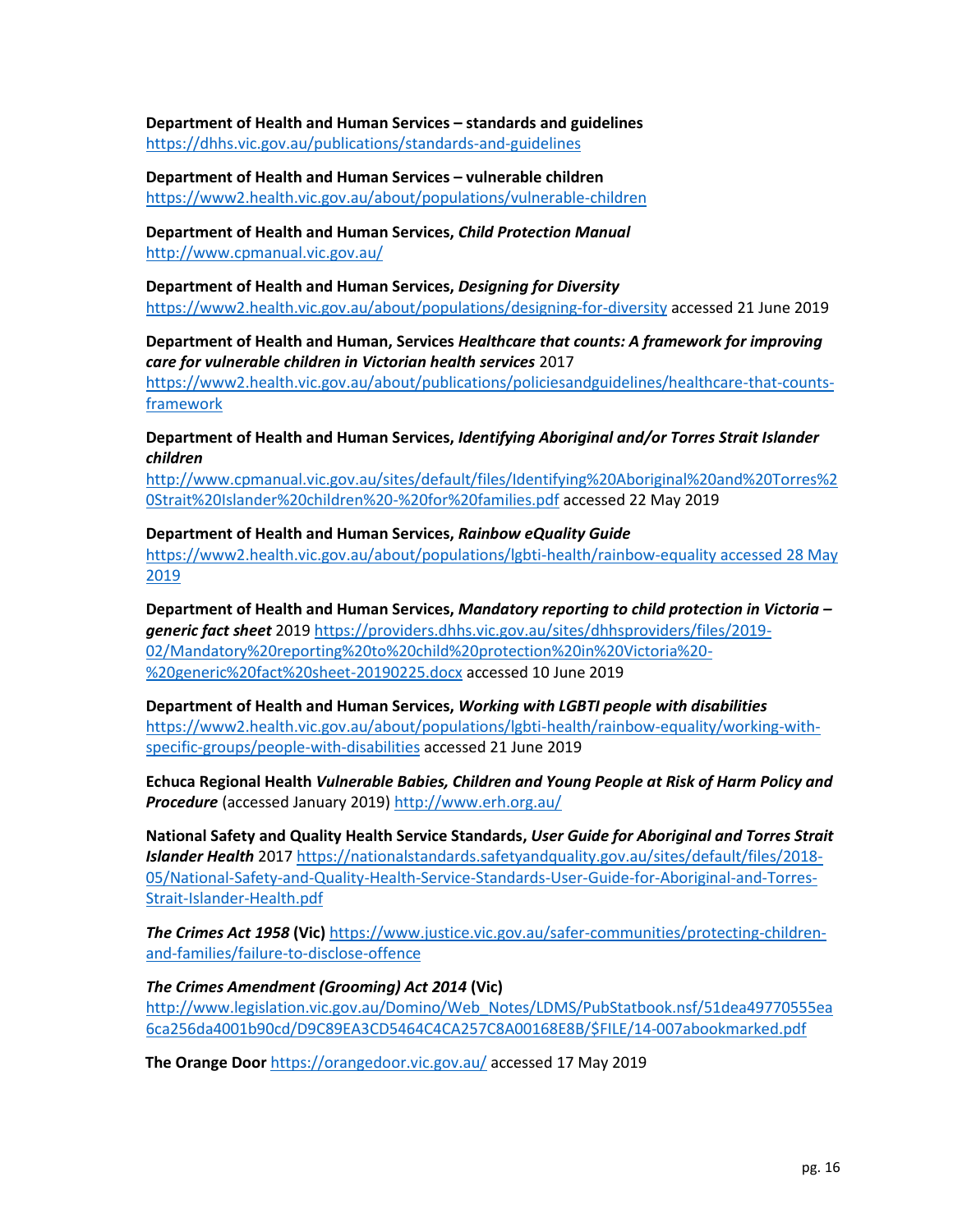**Victorian Government** *Betrayal of trust fact sheet: The new organisational duty of care to prevent child abuse* [https://www.justice.vic.gov.au/safer-communities/protecting-children-and](https://www.justice.vic.gov.au/safer-communities/protecting-children-and-families/betrayal-of-trust-fact-sheet-the-new%20accessed%2017%20May%202019)[families/betrayal-of-trust-fact-sheet-the-new](https://www.justice.vic.gov.au/safer-communities/protecting-children-and-families/betrayal-of-trust-fact-sheet-the-new%20accessed%2017%20May%202019) accessed 17 May 2019

### <span id="page-16-0"></span>**7.2 POLICY FOR CHILD AND FAMILY CENTRED PRACTICE**

**Cobaw Community Health** *Person, Child and Family Centred Practice* **policy** (accessed Janurary 2019)<https://www.cobaw.org.au/>

**Department of Education and Early Childhood,** *Victorian Early Years Learning and Development Framework Evidence Paper Practice Principle 1: Family-Centred Practice Development* by Caroline Cohrssen, Amelia Church & Collette Tayler,

[https://www.education.vic.gov.au/Documents/childhood/providers/edcare/evifamilyc.pdf,](https://www.education.vic.gov.au/Documents/childhood/providers/edcare/evifamilyc.pdf) accessed 20 May 2019

<span id="page-16-5"></span>**Department of Health and Human Services,** *Best Interests Case Practice Model Summary Guide* 2012

[http://www.cpmanual.vic.gov.au/sites/default/files/Best%20interests%20case%20practice%20mod](http://www.cpmanual.vic.gov.au/sites/default/files/Best%20interests%20case%20practice%20model%20summary%20guide%202012%203002.pdf) [el%20summary%20guide%202012%203002.pdf](http://www.cpmanual.vic.gov.au/sites/default/files/Best%20interests%20case%20practice%20model%20summary%20guide%202012%203002.pdf)

#### *Mental Health Act 2014 (Vic)*

http://www.legislation.vic.gov.au/Domino/Web\_Notes/LDMS/PubStatbook.nsf/f932b66241ecf1b7 ca256e92000e23be/0001F48EE2422A10CA257CB4001D32FB/\$FILE/14-026abookmarked.pdf

**The Royal Children's Hospital** *Patient and Family Centred Care* **policy** [https://www.rch.org.au/policy/public/Patient\\_and\\_Family\\_Centred\\_Care](https://www.rch.org.au/policy/public/Patient_and_Family_Centred_Care/) accessed 10 June 2019

<span id="page-16-2"></span>**Victorian Department of Health Person and Family Centred Care,** *Standard 2: Partnering with Consumers* 2014 [https://www2.health.vic.gov.au/Api/downloadmedia/%7BC01F2883-E449-4369-](https://www2.health.vic.gov.au/Api/downloadmedia/%7BC01F2883-E449-4369-96FC-7E0D411244F1%7D) [96FC-7E0D411244F1%7D](https://www2.health.vic.gov.au/Api/downloadmedia/%7BC01F2883-E449-4369-96FC-7E0D411244F1%7D)

### <span id="page-16-1"></span>**7.3 POLICY FOR CHILD SAFETY AND REPORTABLE CONDUCT**

<span id="page-16-3"></span>**Child Safe Standards** [https://ccyp.vic.gov.au/child-safety/being-a-child-safe-organisation/the-child](https://ccyp.vic.gov.au/child-safety/being-a-child-safe-organisation/the-child-safe-standards/)[safe-standards/](https://ccyp.vic.gov.au/child-safety/being-a-child-safe-organisation/the-child-safe-standards/)

**Cobaw Community Health,** *Child Safety and Reportable Conduct* **policy** (accessed January 2019) <https://www.cobaw.org.au/>

<span id="page-16-4"></span>**Commission for Children and Young People** – **Reportable Conduct Scheme**  <https://ccyp.vic.gov.au/reportable-conduct-scheme/>

**Commission for Children and Young People,** *A Guide for Creating a Child Safe Organisation* 2018, <https://ccyp.vic.gov.au/assets/resources/CSSGuideFinalV4-Web-New.pdf>

**Commission for Children and Young People, Early Years Reporting Flowchart,**  <https://ccyp.vic.gov.au/assets/Uploads/Early-Years-Reporting-Flowchart.pdf> accessed 20 May 2019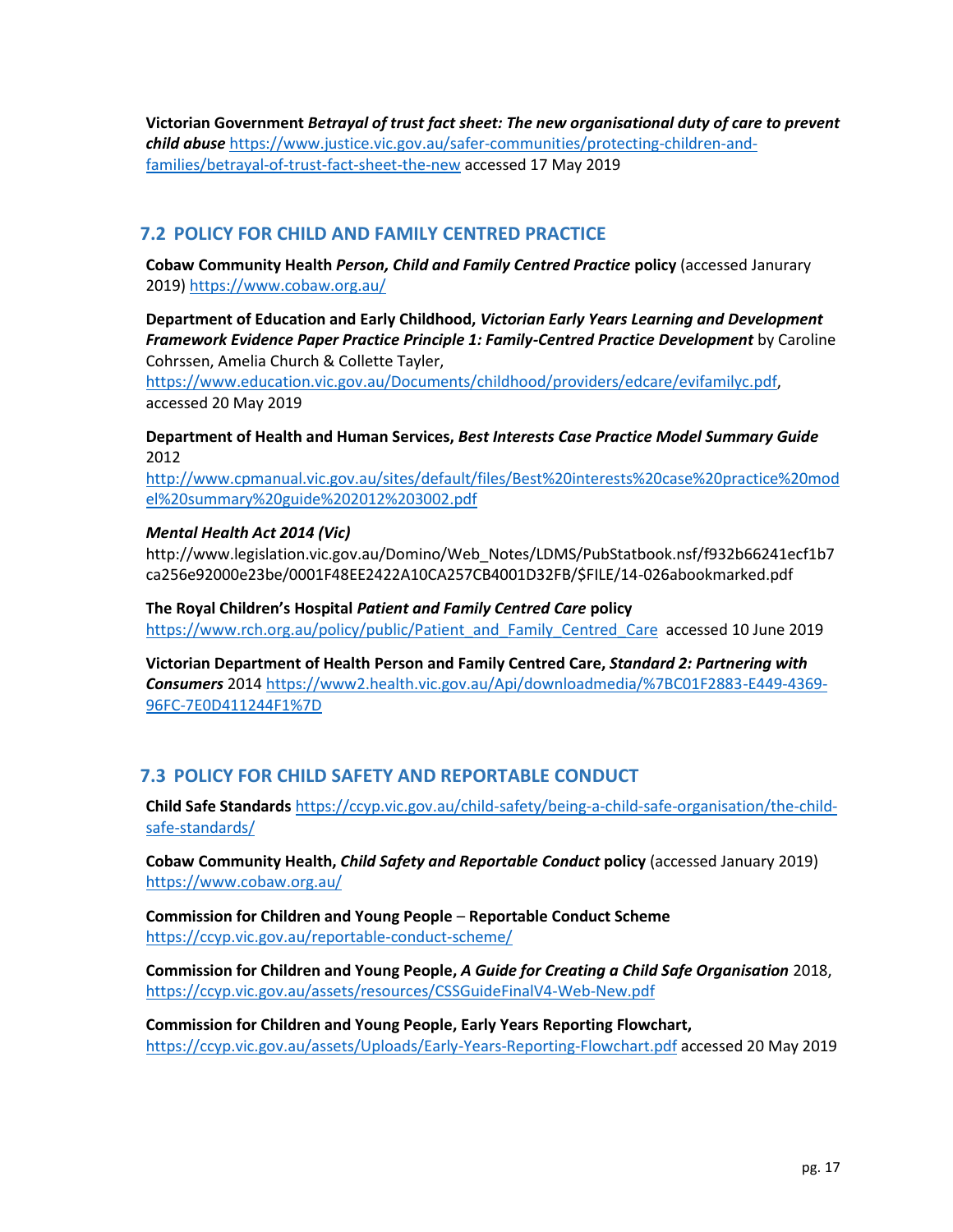**Commission for Children and Young People,** *Information Sheet 1: About the Victorian Reportable Conduct Scheme* 2018

<https://ccyp.vic.gov.au/assets/resources/RCSInfoSheetUpdates/AboutRCS120718.docx>

<span id="page-17-4"></span>**Commission for Children and Young People,** *Information Sheet 6: Child Safe Standards and the Reportable Conduct Scheme* 2018 [https://ccyp.vic.gov.au/assets/resources/Child-Safe-Standards](https://ccyp.vic.gov.au/assets/resources/Child-Safe-Standards-and-Reportable-Conduct-Scheme.docx)[and-Reportable-Conduct-Scheme.docx](https://ccyp.vic.gov.au/assets/resources/Child-Safe-Standards-and-Reportable-Conduct-Scheme.docx)

**Department of Health and Human Services,** *An Overview of the Victorian Child Safe Standards* 201[5 https://www.eciavic.org.au/documents/item/1039](https://www.eciavic.org.au/documents/item/1039)

**Department of Health and Human Services,** *Mandatory reporting to child protection in Victoria – generic fact sheet* 2019 [https://providers.dhhs.vic.gov.au/sites/dhhsproviders/files/2019-](https://providers.dhhs.vic.gov.au/sites/dhhsproviders/files/2019-02/Mandatory%20reporting%20to%20child%20protection%20in%20Victoria%20-%20generic%20fact%20sheet-20190225.docx) [02/Mandatory%20reporting%20to%20child%20protection%20in%20Victoria%20-](https://providers.dhhs.vic.gov.au/sites/dhhsproviders/files/2019-02/Mandatory%20reporting%20to%20child%20protection%20in%20Victoria%20-%20generic%20fact%20sheet-20190225.docx) [%20generic%20fact%20sheet-20190225.docx](https://providers.dhhs.vic.gov.au/sites/dhhsproviders/files/2019-02/Mandatory%20reporting%20to%20child%20protection%20in%20Victoria%20-%20generic%20fact%20sheet-20190225.docx) accessed 10 June 2019

**Information sharing schemes and the MARAM framework** [https://www.vic.gov.au/information](https://www.vic.gov.au/information-sharing-schemes-and-the-maram-framework)[sharing-schemes-and-the-maram-framework](https://www.vic.gov.au/information-sharing-schemes-and-the-maram-framework)

**Justice and Community Safety,** *Failure to Protect: a new criminal offence to protect children from sexual abuse*

[https://www.justice.vic.gov.au/sites/default/files/embridge\\_cache/emshare/original/public/2018/](https://www.justice.vic.gov.au/sites/default/files/embridge_cache/emshare/original/public/2018/07/ce/17f8936a6/failure_to_protect_betrayal_of_trust_factsheet_2017.doc) [07/ce/17f8936a6/failure\\_to\\_protect\\_betrayal\\_of\\_trust\\_factsheet\\_2017.doc](https://www.justice.vic.gov.au/sites/default/files/embridge_cache/emshare/original/public/2018/07/ce/17f8936a6/failure_to_protect_betrayal_of_trust_factsheet_2017.doc) accessed 20 May 2019

**Justice and Community Safety,** *The 'failure to disclose' offence* [https://www.justice.vic.gov.au/sites/default/files/embridge\\_cache/emshare/original/public/2018/](https://www.justice.vic.gov.au/sites/default/files/embridge_cache/emshare/original/public/2018/07/f0/bbce5bd2b/failure_to_disclose_betrayal_of_trust_factsheet_2017.pdf%20accessed%2017%20May%202019) 07/f0/bbce5bd2b/failure\_to\_disclose\_betrayal\_of\_trust\_factsheet\_2017.pdf accessed 17 May [2019](https://www.justice.vic.gov.au/sites/default/files/embridge_cache/emshare/original/public/2018/07/f0/bbce5bd2b/failure_to_disclose_betrayal_of_trust_factsheet_2017.pdf%20accessed%2017%20May%202019) accessed 20 May 2019

<span id="page-17-2"></span>**Working with Children Checks in Victoria** <https://www.workingwithchildren.vic.gov.au/>

### <span id="page-17-0"></span>**7.4 POLICY FOR INFORMATION SHARING**

<span id="page-17-1"></span>**Central Victorian Primary Care Partnership,** *Vulnerable Children's Referral Pathways* <https://centralvicpcp.com.au/hctc-referral/> accessed June 2019

<span id="page-17-6"></span>*Child Wellbeing and Safety (Information Sharing) Regulations* **2018** [http://www.legislation.vic.gov.au/Domino/Web\\_Notes/LDMS/PubStatbook.nsf/93eb987ebadd283](http://www.legislation.vic.gov.au/Domino/Web_Notes/LDMS/PubStatbook.nsf/93eb987ebadd283dca256e92000e4069/E9BAA1EE1C6E7EAACA2582FE001AD460/$FILE/18-119sra%20authorised.pdf) [dca256e92000e4069/E9BAA1EE1C6E7EAACA2582FE001AD460/\\$FILE/18-119sra%20authorised.pdf](http://www.legislation.vic.gov.au/Domino/Web_Notes/LDMS/PubStatbook.nsf/93eb987ebadd283dca256e92000e4069/E9BAA1EE1C6E7EAACA2582FE001AD460/$FILE/18-119sra%20authorised.pdf)

<span id="page-17-3"></span>**Department of Health and Human Services,** *Mandatory reporting to child protection in Victoria – generic fact sheet* 2019 [https://providers.dhhs.vic.gov.au/sites/dhhsproviders/files/2019-](https://providers.dhhs.vic.gov.au/sites/dhhsproviders/files/2019-02/Mandatory%20reporting%20to%20child%20protection%20in%20Victoria%20-%20generic%20fact%20sheet-20190225.docx) [02/Mandatory%20reporting%20to%20child%20protection%20in%20Victoria%20-](https://providers.dhhs.vic.gov.au/sites/dhhsproviders/files/2019-02/Mandatory%20reporting%20to%20child%20protection%20in%20Victoria%20-%20generic%20fact%20sheet-20190225.docx) [%20generic%20fact%20sheet-20190225.docx](https://providers.dhhs.vic.gov.au/sites/dhhsproviders/files/2019-02/Mandatory%20reporting%20to%20child%20protection%20in%20Victoria%20-%20generic%20fact%20sheet-20190225.docx) accessed 10 June 2019

#### <span id="page-17-5"></span>*Health Records Act 2001 (***Vic)**

http://www.legislation.vic.gov.au/Domino/Web\_Notes/LDMS/LTObject\_Store/LTObjSt6.nsf/DDE30 0B846EED9C7CA257616000A3571/77FAA53ECDC0DA44CA2579030015D701/\$FILE/01- 2aa023%20authorised.pdf